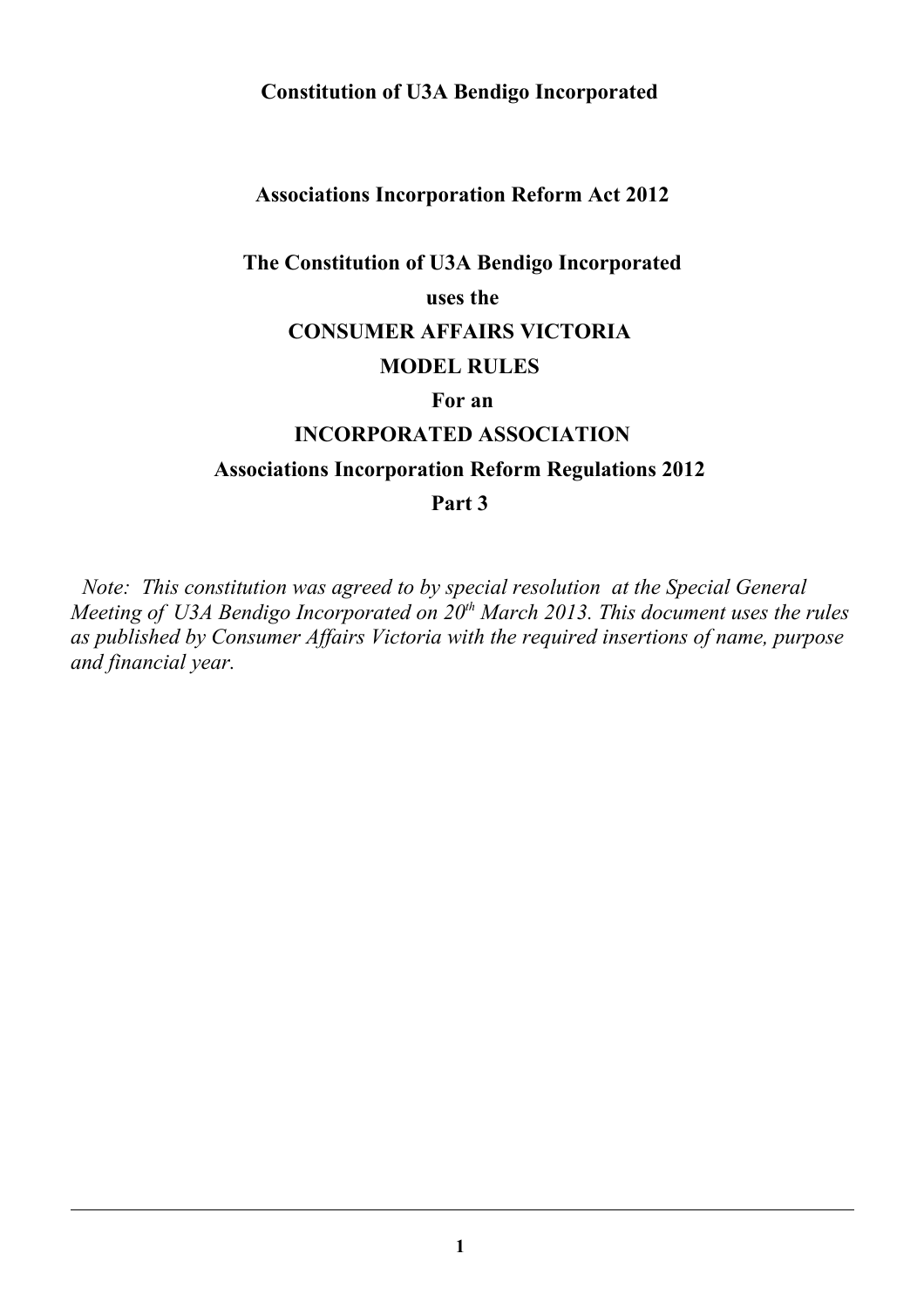#### **Model Rules for an Incorporated Association**

#### **Note**

The persons who from time to time are members of the Association are an incorporated association by the name given in rule 1 of these Rules.

Under section 46 of the **Associations Incorporation Reform Act 2012**, these Rules are taken to constitute the terms of a contract between the Association and its members.

#### **PART 1—PRELIMINARY**

#### **1 Name**

The name of the incorporated association is "U3A Bendigo Incorporated".

#### **Note**

Under section 23 of the Act, the name of the association and its registration number must appear on all its business documents.

#### **2 Purposes**

The purpose of U3A Bendigo is to provide learning opportunities and social and physical activities in a friendly and cooperative environment in which members are encouraged to assist with the running of U3A Bendigo ..

#### **3 Financial year**

The financial year of the Association is each period of 12 months ending on 31 December.

#### **4 Definitions**

In these Rules—

*absolute majority*, of the Committee, means a majority of the committee members currently holding office and entitled to vote at the time (as distinct from a majority of committee members present at a committee meeting);

*associate member* means a member referred to in rule 14(1);

- *Chairperson*, of a general meeting or committee meeting, means the person chairing the meeting as required under rule 46;
- *Committee* means the Committee having management of the business of the Association;
- *committee meeting* means a meeting of the Committee held in accordance with these Rules;
- *committee member* means a member of the Committee elected or appointed under Division 3 of Part 5;
- *disciplinary appeal meeting* means a meeting of the members of the Association convened under rule 23(3);
- *disciplinary meeting* means a meeting of the Committee convened for the purposes of rule 22;
- *disciplinary subcommittee* means the subcommittee appointed under rule 20;

*financial year* means the 12 month period specified in rule 3;

*general meeting* means a general meeting of the members of the Association convened in accordance with Part 4 and includes an annual general meeting, a special general meeting and a disciplinary appeal meeting;

*member* means a member of the Association;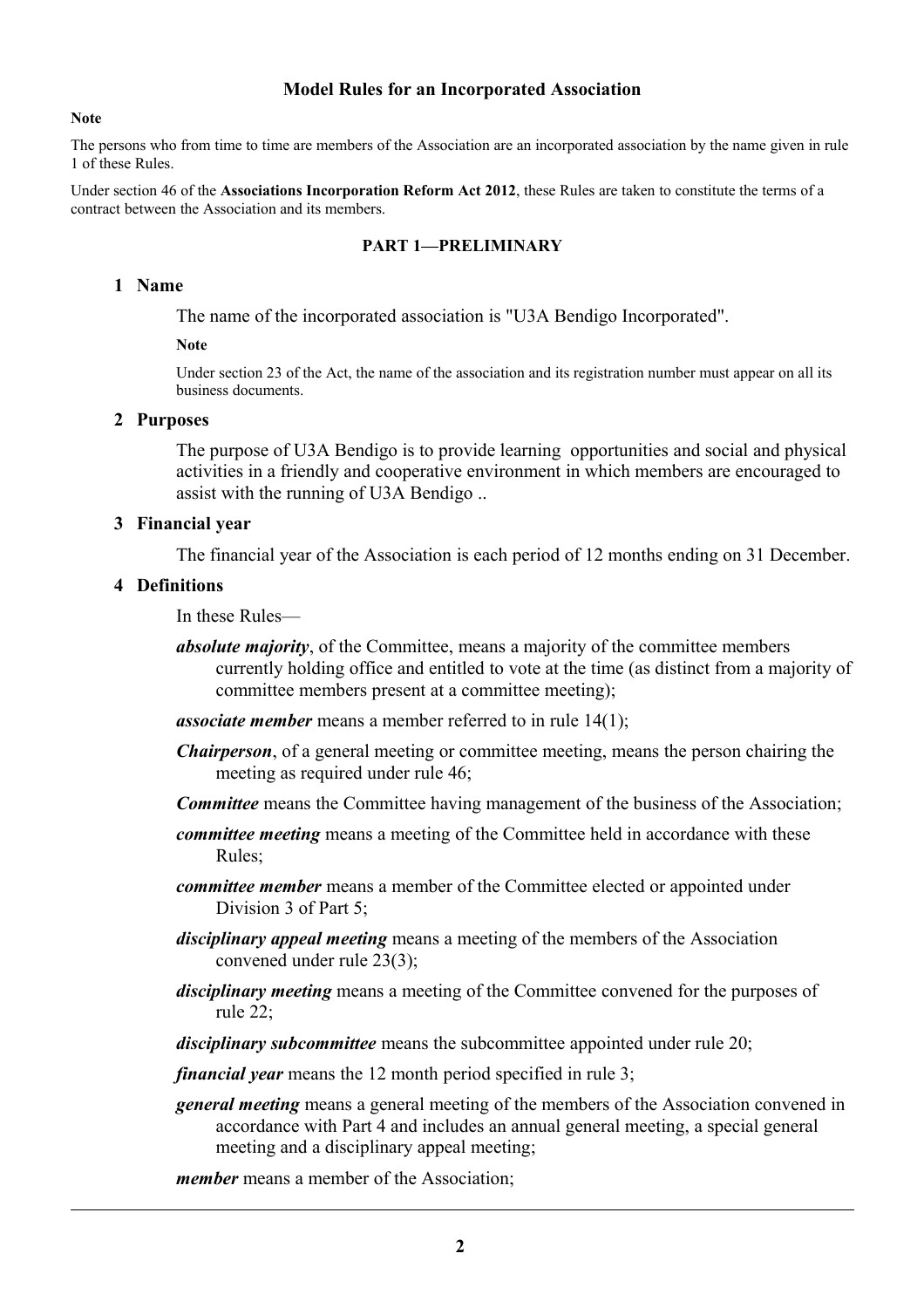- *member entitled to vote* means a member who under rule 13(2) is entitled to vote at a general meeting;
- *special resolution* means a resolution that requires not less than three-quarters of the members voting at a general meeting, whether in person or by proxy, to vote in favour of the resolution;
- *the Act* means the **Associations Incorporation Reform Act 2012** and includes any regulations made under that Act;
- *the Registrar* means the Registrar of Incorporated Associations.

#### **PART 2—POWERS OF ASSOCIATION**

#### **5 Powers of Association**

- (1) Subject to the Act, the Association has power to do all things incidental or conducive to achieve its purposes.
- (2) Without limiting subrule (1), the Association may—
	- (a) acquire, hold and dispose of real or personal property;
	- (b) open and operate accounts with financial institutions;
	- (c) invest its money in any security in which trust monies may lawfully be invested;
	- (d) raise and borrow money on any terms and in any manner as it thinks fit;
	- (e) secure the repayment of money raised or borrowed, or the payment of a debt or liability;
	- (f) appoint agents to transact business on its behalf;
	- (g) enter into any other contract it considers necessary or desirable.
- (3) The Association may only exercise its powers and use its income and assets (including any surplus) for its purposes.

#### **6 Not for profit organisation**

- (1) The Association must not distribute any surplus, income or assets directly or indirectly to its members.
- (2) Subrule (1) does not prevent the Association from paying a member—
	- (a) reimbursement for expenses properly incurred by the member; or
	- (b) for goods or services provided by the member—

if this is done in good faith on terms no more favourable than if the member was not a member.

**Note**

Section 33 of the Act provides that an incorporated association must not secure pecuniary profit for its members. Section 4 of the Act sets out in more detail the circumstances under which an incorporated association is not taken to secure pecuniary profit for its members.

#### **PART 3—MEMBERS, DISCIPLINARY PROCEDURES AND GRIEVANCES**

#### **Division 1—Membership**

### **7 Minimum number of members**

The Association must have at least 5 members.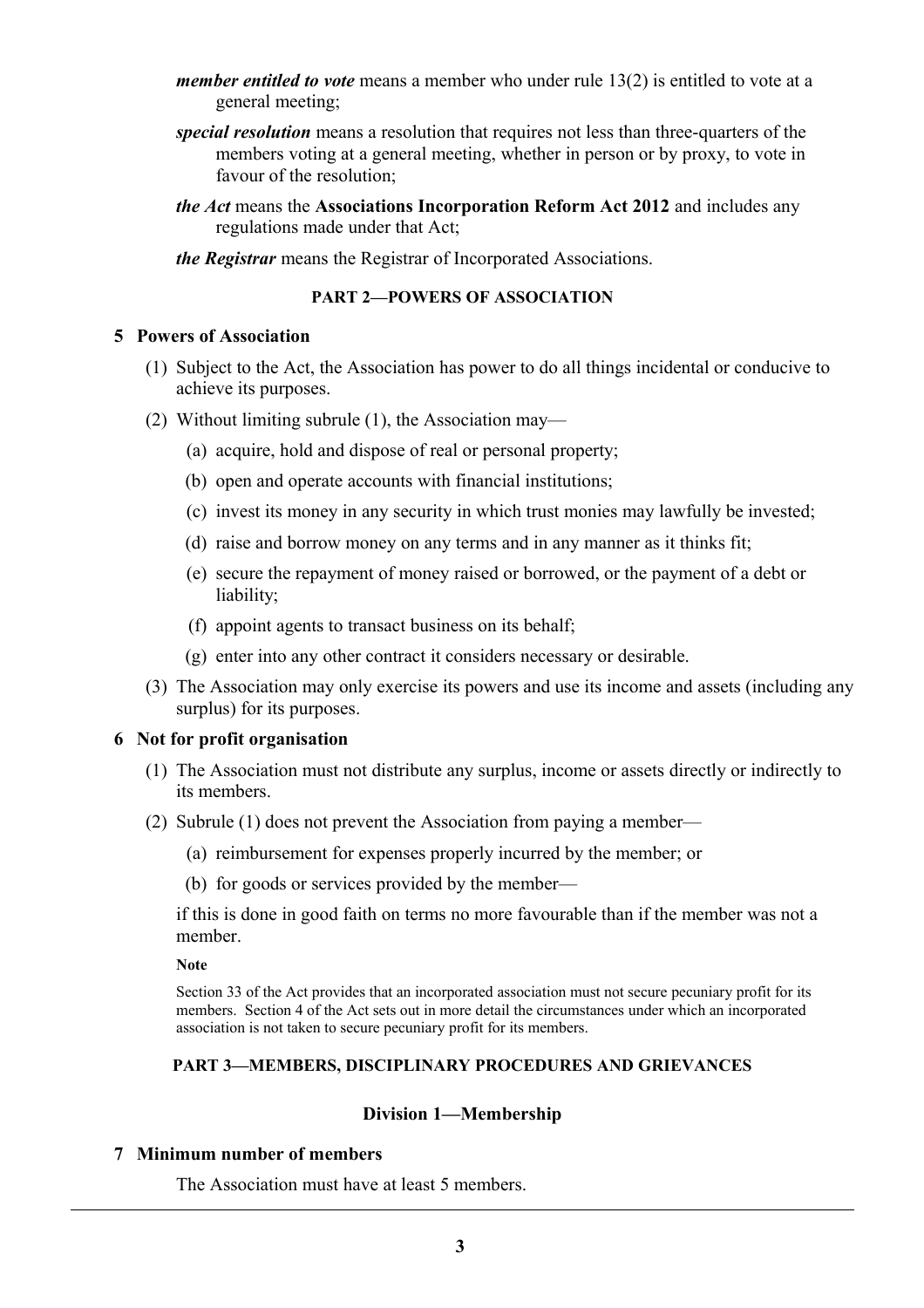## **8 Who is eligible to be a member**

Any person who supports the purposes of the Association is eligible for membership.

## **9 Application for membership**

- (1) To apply to become a member of the Association, a person must submit a written application to a committee member stating that the person—
	- (a) wishes to become a member of the Association; and
	- (b) supports the purposes of the Association; and
	- (c) agrees to comply with these Rules.
- (2) The application—
	- (a) must be signed by the applicant; and
	- (b) may be accompanied by the joining fee.

**Note**

The joining fee is the fee (if any) determined by the Association under rule 12(3).

#### **10 Consideration of application**

- (1) As soon as practicable after an application for membership is received, the Committee must decide by resolution whether to accept or reject the application.
- (2) The Committee must notify the applicant in writing of its decision as soon as practicable after the decision is made.
- (3) If the Committee rejects the application, it must return any money accompanying the application to the applicant.
- (4) No reason need be given for the rejection of an application.

#### **11 New membership**

- (1) If an application for membership is approved by the Committee—
	- (a) the resolution to accept the membership must be recorded in the minutes of the committee meeting; and
	- (b) the Secretary must, as soon as practicable, enter the name and address of the new member, and the date of becoming a member, in the register of members.
- (2) A person becomes a member of the Association and, subject to rule 13(2), is entitled to exercise his or her rights of membership from the date, whichever is the later, on which—
	- (a) the Committee approves the person's membership; or
	- (b) the person pays the joining fee.

#### **12 Annual subscription and fee on joining**

- (1) At each annual general meeting, the Association must determine—
	- (a) the amount of the annual subscription (if any) for the following financial year; and
	- (b) the date for payment of the annual subscription.
- (2) The Association may determine that a lower annual subscription is payable by associate members.
- (3) The Association may determine that any new member who joins after the start of a financial year must, for that financial year, pay a fee equal to—
	- (a) the full annual subscription; or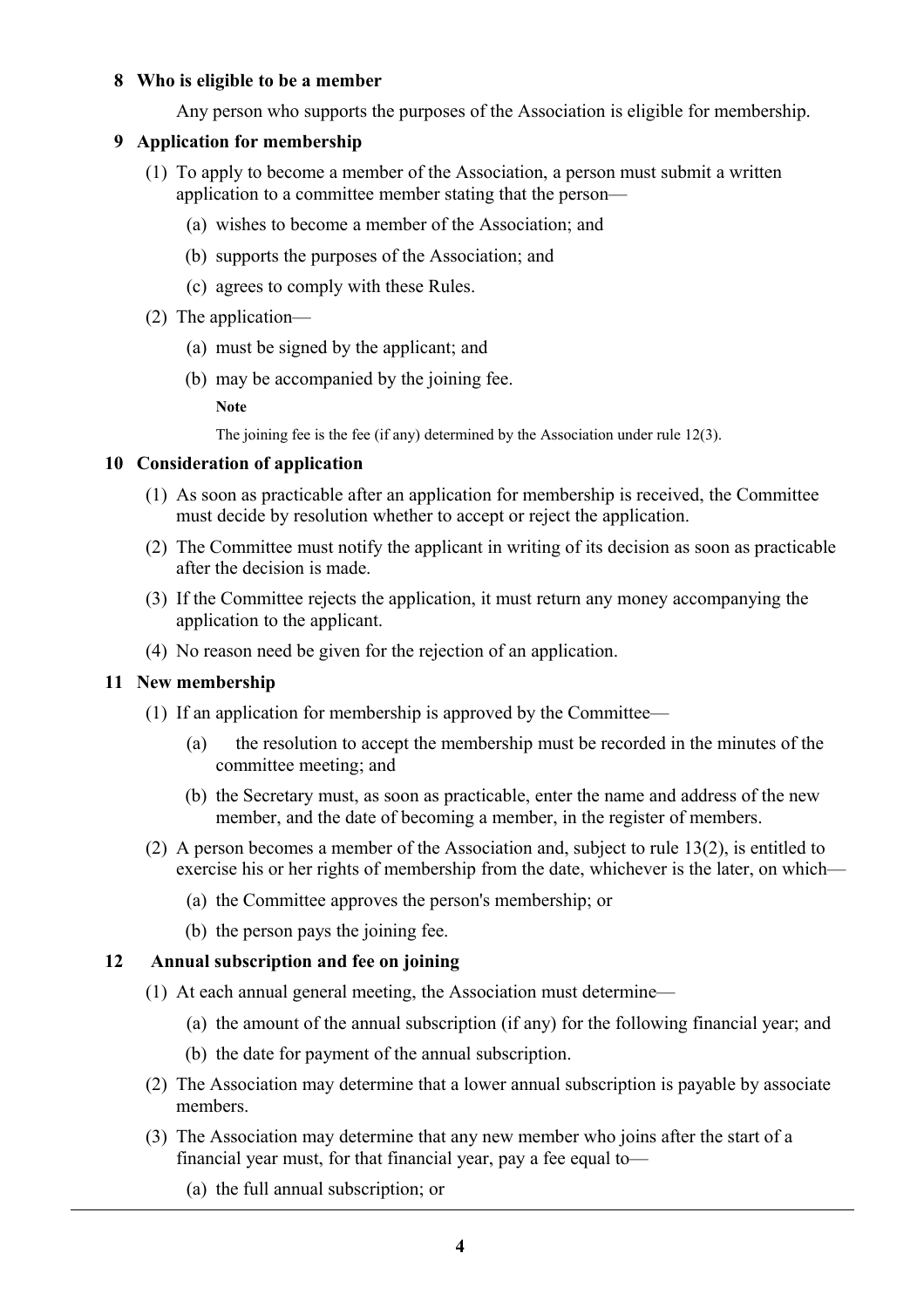- (b) a pro rata annual subscription based on the remaining part of the financial year; or
- (c) a fixed amount determined from time to time by the Association.
- (4) The rights of a member (including the right to vote) who has not paid the annual subscription by the due date are suspended until the subscription is paid.

## **13 General rights of members**

- (1) A member of the Association who is entitled to vote has the right—
	- (a) to receive notice of general meetings and of proposed special resolutions in the manner and time prescribed by these Rules; and
	- (b) to submit items of business for consideration at a general meeting; and
	- (c) to attend and be heard at general meetings; and
	- (d) to vote at a general meeting; and
	- (e) to have access to the minutes of general meetings and other documents of the Association as provided under rule 75; and
	- (f) to inspect the register of members.
- (2) A member is entitled to vote if—
	- (a) the member is a member other than an associate member; and
	- (b) more than 10 business days have passed since he or she became a member of the Association; and
	- (c) the member's membership rights are not suspended for any reason.

## **14 Associate members**

- (1) Associate members of the Association include—
	- (a) any members under the age of 15 years; and
	- (b) any other category of member as determined by special resolution at a general meeting.
- (2) An associate member must not vote but may have other rights as determined by the Committee or by resolution at a general meeting.

## **15 Rights not transferable**

The rights of a member are not transferable and end when membership ceases.

#### **16 Ceasing membership**

- (1) The membership of a person ceases on resignation, expulsion or death.
- (2) If a person ceases to be a member of the Association, the Secretary must, as soon as practicable, enter the date the person ceased to be a member in the register of members.

#### **17 Resigning as a member**

(1) A member may resign by notice in writing given to the Association.

**Note**

Rule 74(3) sets out how notice may be given to the association. It includes by post or by handing the notice to a member of the committee.

- (2) A member is taken to have resigned if—
	- (a) the member's annual subscription is more than 12 months in arrears; or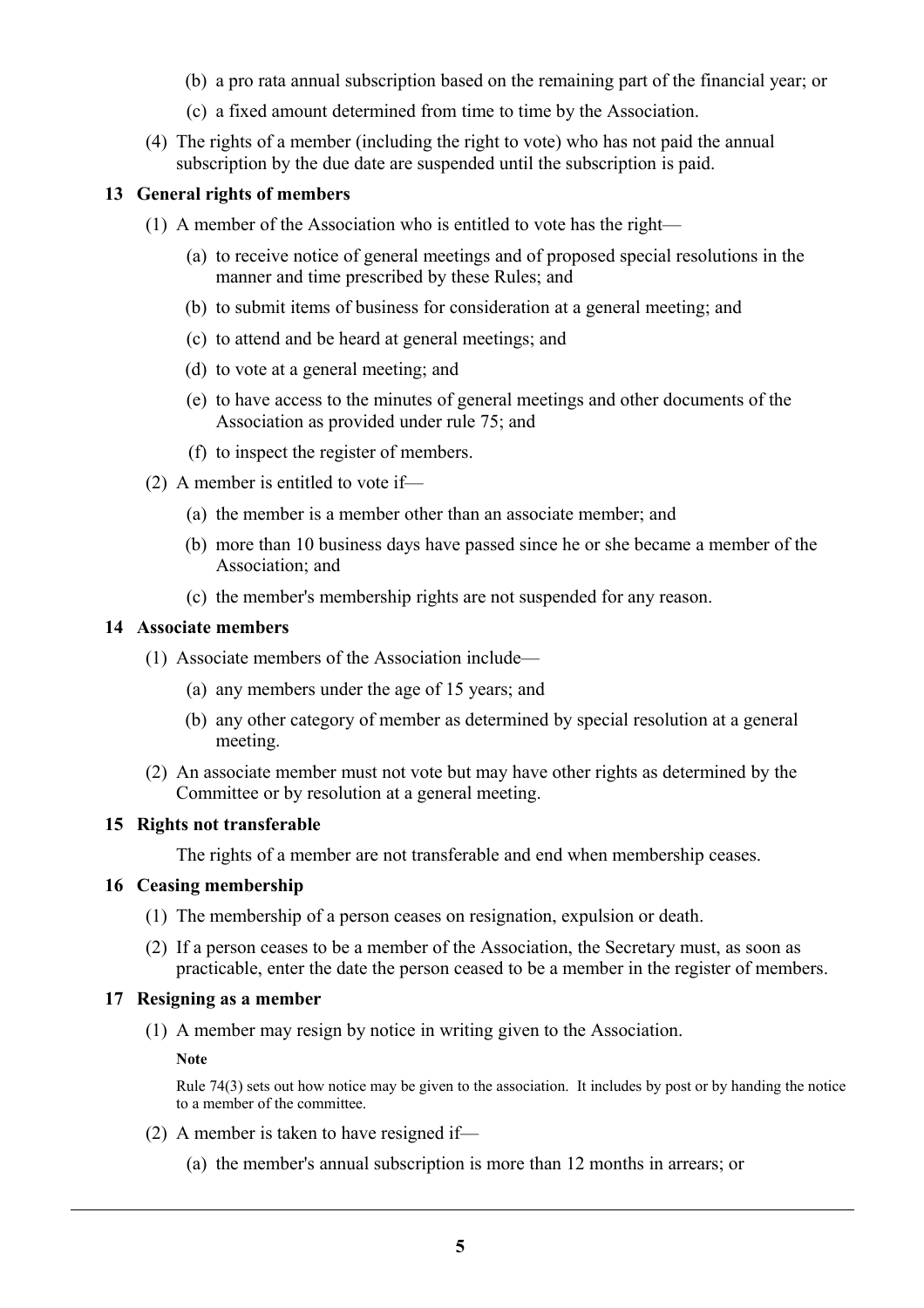- (b) where no annual subscription is payable—
	- (i) the Secretary has made a written request to the member to confirm that he or she wishes to remain a member; and
	- (ii) the member has not, within 3 months after receiving that request, confirmed in writing that he or she wishes to remain a member.

## **18 Register of members**

- (1) The Secretary must keep and maintain a register of members that includes—
	- (a) for each current member—
		- (i) the member's name;
		- (ii) the address for notice last given by the member;
		- (iii) the date of becoming a member;
		- (iv) if the member is an associate member, a note to that effect;
		- (v) any other information determined by the Committee; and
	- (b) for each former member, the date of ceasing to be a member.
- (2) Any member may, at a reasonable time and free of charge, inspect the register of members.

#### **Note**

Under section 59 of the Act, access to the personal information of a person recorded in the register of members may be restricted in certain circumstances. Section 58 of the Act provides that it is an offence to make improper use of information about a person obtained from the Register of Members.

## **Division 2—Disciplinary action**

#### **19 Grounds for taking disciplinary action**

The Association may take disciplinary action against a member in accordance with this Division if it is determined that the member—

- (a) has failed to comply with these Rules; or
- (b) refuses to support the purposes of the Association; or
- (c) has engaged in conduct prejudicial to the Association.

#### **20 Disciplinary subcommittee**

- (1) If the Committee is satisfied that there are sufficient grounds for taking disciplinary action against a member, the Committee must appoint a disciplinary subcommittee to hear the matter and determine what action, if any, to take against the member.
- (2) The members of the disciplinary subcommittee—
	- (a) may be Committee members, members of the Association or anyone else; but
	- (b) must not be biased against, or in favour of, the member concerned.

### **21 Notice to member**

- (1) Before disciplinary action is taken against a member, the Secretary must give written notice to the member—
	- (a) stating that the Association proposes to take disciplinary action against the member; and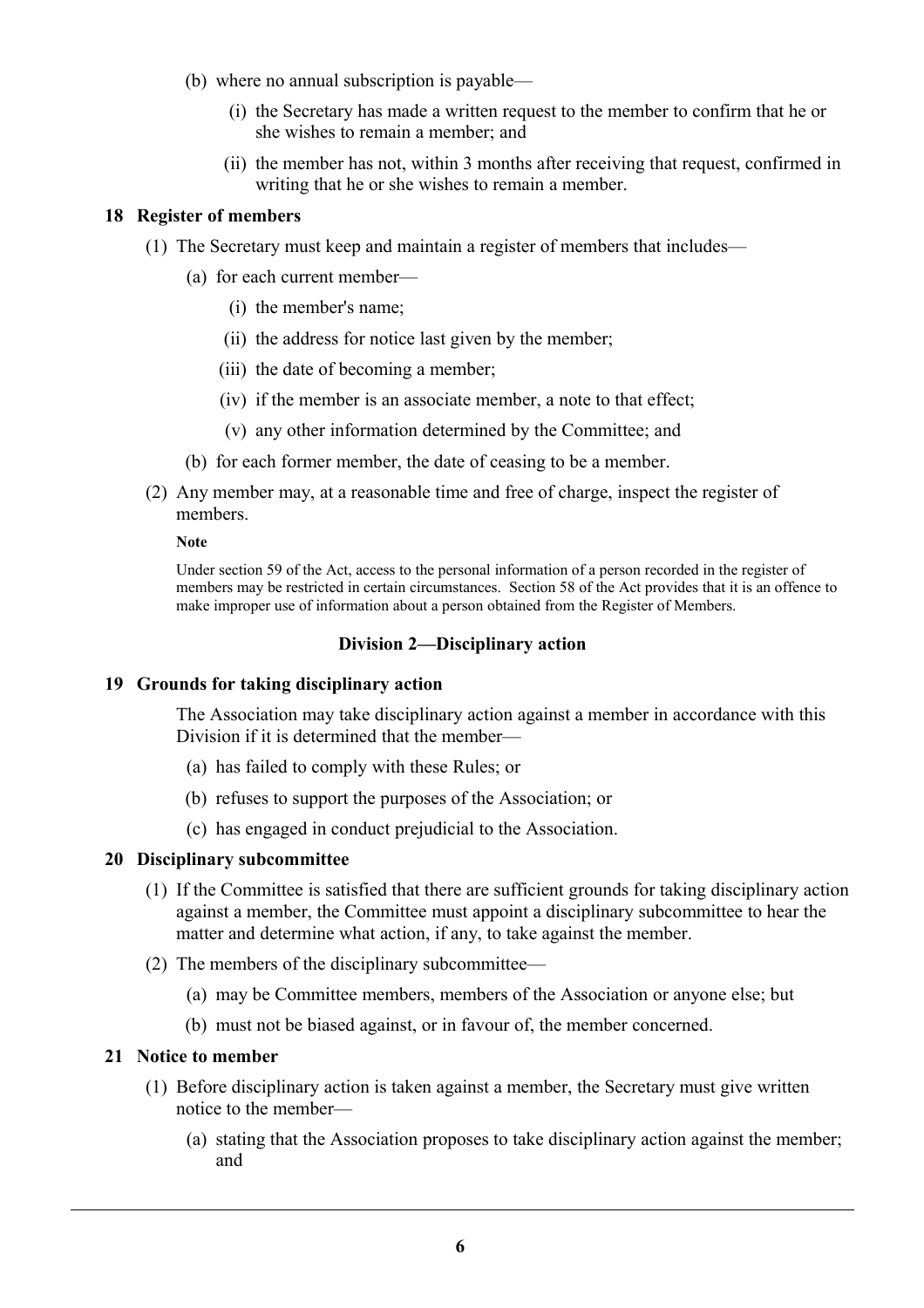- (b) stating the grounds for the proposed disciplinary action; and
- (c) specifying the date, place and time of the meeting at which the disciplinary subcommittee intends to consider the disciplinary action (the *disciplinary meeting*); and
- (d) advising the member that he or she may do one or both of the following—
	- (i) attend the disciplinary meeting and address the disciplinary subcommittee at that meeting;
	- (ii) give a written statement to the disciplinary subcommittee at any time before the disciplinary meeting; and
- (e) setting out the member's appeal rights under rule 23.
- (2) The notice must be given no earlier than 28 days, and no later than 14 days, before the disciplinary meeting is held.

## **22 Decision of subcommittee**

- (1) At the disciplinary meeting, the disciplinary subcommittee must—
	- (a) give the member an opportunity to be heard; and
	- (b) consider any written statement submitted by the member.
- (2) After complying with subrule (1), the disciplinary subcommittee may—
	- (a) take no further action against the member; or
	- (b) subject to subrule (3)—
		- (i) reprimand the member; or
		- (ii) suspend the membership rights of the member for a specified period; or
		- (iii) expel the member from the Association.
- (3) The disciplinary subcommittee may not fine the member.
- (4) The suspension of membership rights or the expulsion of a member by the disciplinary subcommittee under this rule takes effect immediately after the vote is passed.

## **23 Appeal rights**

- (1) A person whose membership rights have been suspended or who has been expelled from the Association under rule 22 may give notice to the effect that he or she wishes to appeal against the suspension or expulsion.
- (2) The notice must be in writing and given—
	- (a) to the disciplinary subcommittee immediately after the vote to suspend or expel the person is taken; or
	- (b) to the Secretary not later than 48 hours after the vote.
- (3) If a person has given notice under subrule (2), a disciplinary appeal meeting must be convened by the Committee as soon as practicable, but in any event not later than 21 days, after the notice is received.
- (4) Notice of the disciplinary appeal meeting must be given to each member of the Association who is entitled to vote as soon as practicable and must—
	- (a) specify the date, time and place of the meeting; and
	- (b) state—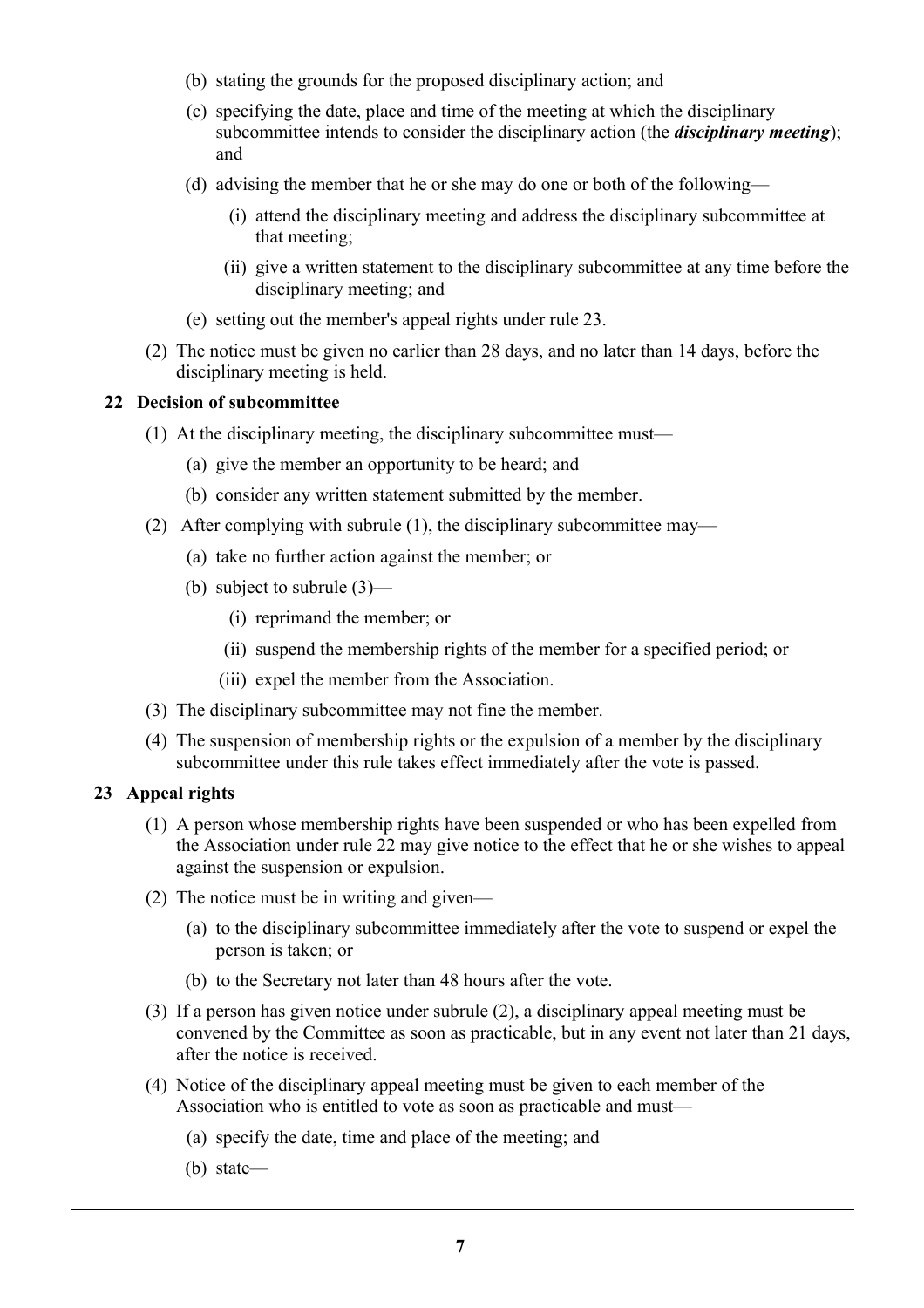- (i) the name of the person against whom the disciplinary action has been taken; and
- (ii) the grounds for taking that action; and
- (iii) that at the disciplinary appeal meeting the members present must vote on whether the decision to suspend or expel the person should be upheld or revoked.

## **24 Conduct of disciplinary appeal meeting**

- (1) At a disciplinary appeal meeting—
	- (a) no business other than the question of the appeal may be conducted; and
	- (b) the Committee must state the grounds for suspending or expelling the member and the reasons for taking that action; and
	- (c) the person whose membership has been suspended or who has been expelled must be given an opportunity to be heard.
- (2) After complying with subrule (1), the members present and entitled to vote at the meeting must vote by secret ballot on the question of whether the decision to suspend or expel the person should be upheld or revoked.
- (3) A member may not vote by proxy at the meeting.
- (4) The decision is upheld if not less than three quarters of the members voting at the meeting vote in favour of the decision.

## **Division 3—Grievance procedure**

## **25 Application**

- (1) The grievance procedure set out in this Division applies to disputes under these Rules between—
	- (a) a member and another member;
	- (b) a member and the Committee;
	- (c) a member and the Association.
- (2) A member must not initiate a grievance procedure in relation to a matter that is the subject of a disciplinary procedure until the disciplinary procedure has been completed.

#### **26 Parties must attempt to resolve the dispute**

The parties to a dispute must attempt to resolve the dispute between themselves within 14 days of the dispute coming to the attention of each party.

#### **27 Appointment of mediator**

- (1) If the parties to a dispute are unable to resolve the dispute between themselves within the time required by rule 26, the parties must within 10 days—
	- (a) notify the Committee of the dispute; and
	- (b) agree to or request the appointment of a mediator; and
	- (c) attempt in good faith to settle the dispute by mediation.
- (2) The mediator must be—
	- (a) a person chosen by agreement between the parties; or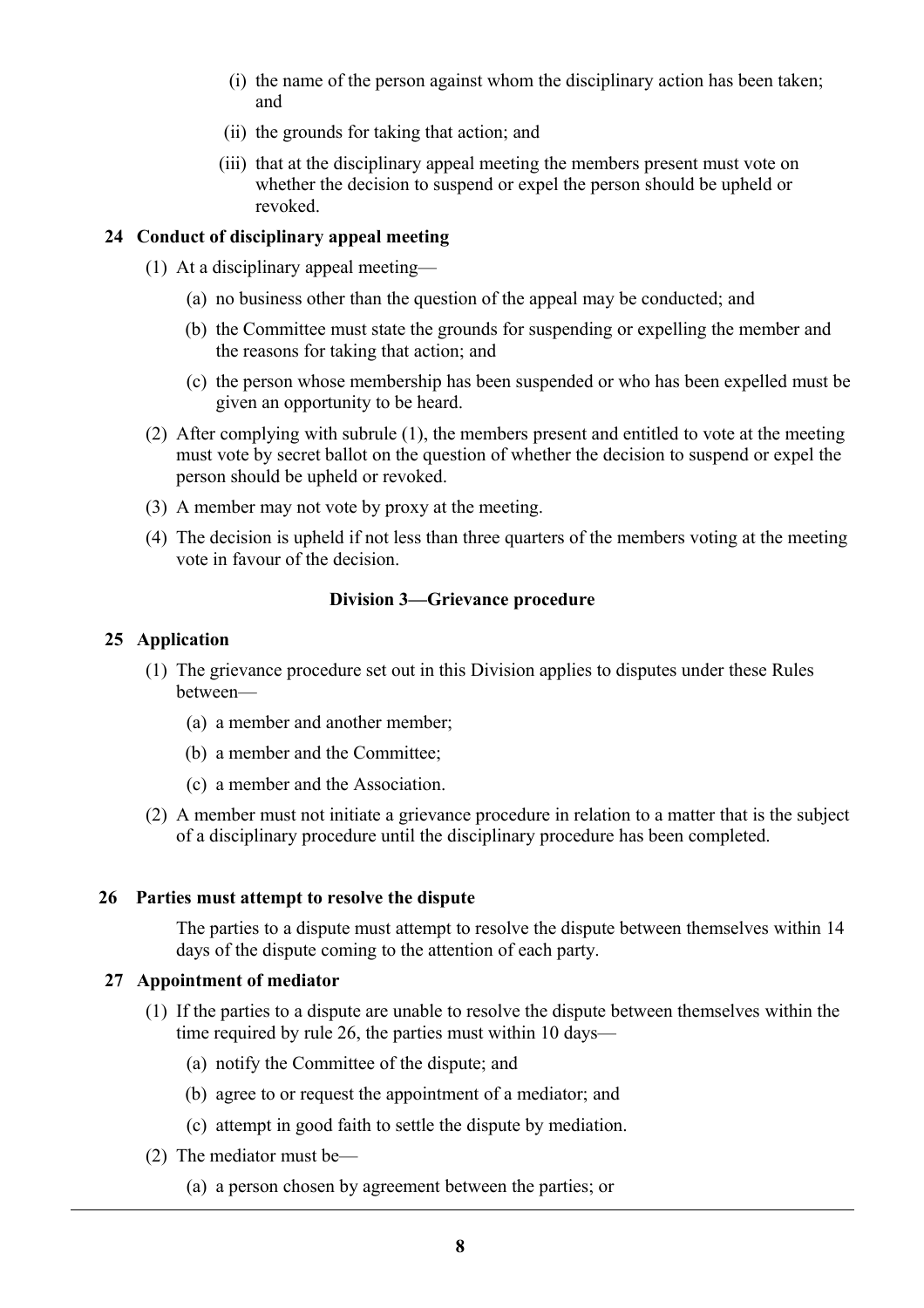- (b) in the absence of agreement—
	- (i) if the dispute is between a member and another member—a person appointed by the Committee; or
	- (ii) if the dispute is between a member and the Committee or the Association a person appointed or employed by the Dispute Settlement Centre of Victoria.
- (3) A mediator appointed by the Committee may be a member or former member of the Association but in any case must not be a person who—
	- (a) has a personal interest in the dispute; or
	- (b) is biased in favour of or against any party.

#### **28 Mediation process**

- (1) The mediator to the dispute, in conducting the mediation, must—
	- (a) give each party every opportunity to be heard; and
	- (b) allow due consideration by all parties of any written statement submitted by any party; and
	- (c) ensure that natural justice is accorded to the parties throughout the mediation process.
- (2) The mediator must not determine the dispute.

## **29 Failure to resolve dispute by mediation**

If the mediation process does not resolve the dispute, the parties may seek to resolve the dispute in accordance with the Act or otherwise at law.

## **PART 4—GENERAL MEETINGS OF THE ASSOCIATION**

#### **30 Annual general meetings**

- (1) The Committee must convene an annual general meeting of the Association to be held within 5 months after the end of each financial year.
- (2) Despite subrule (1), the Association may hold its first annual general meeting at any time within 18 months after its incorporation.
- (3) The Committee may determine the date, time and place of the annual general meeting.
- (4) The ordinary business of the annual general meeting is as follows—
	- (a) to confirm the minutes of the previous annual general meeting and of any special general meeting held since then;
	- (b) to receive and consider—
		- (i) the annual report of the Committee on the activities of the Association during the preceding financial year; and
		- (ii) the financial statements of the Association for the preceding financial year submitted by the Committee in accordance with Part 7 of the Act;
	- (c) to elect the members of the Committee;
	- (d) to confirm or vary the amounts (if any) of the annual subscription and joining fee.
- (5) The annual general meeting may also conduct any other business of which notice has been given in accordance with these Rules.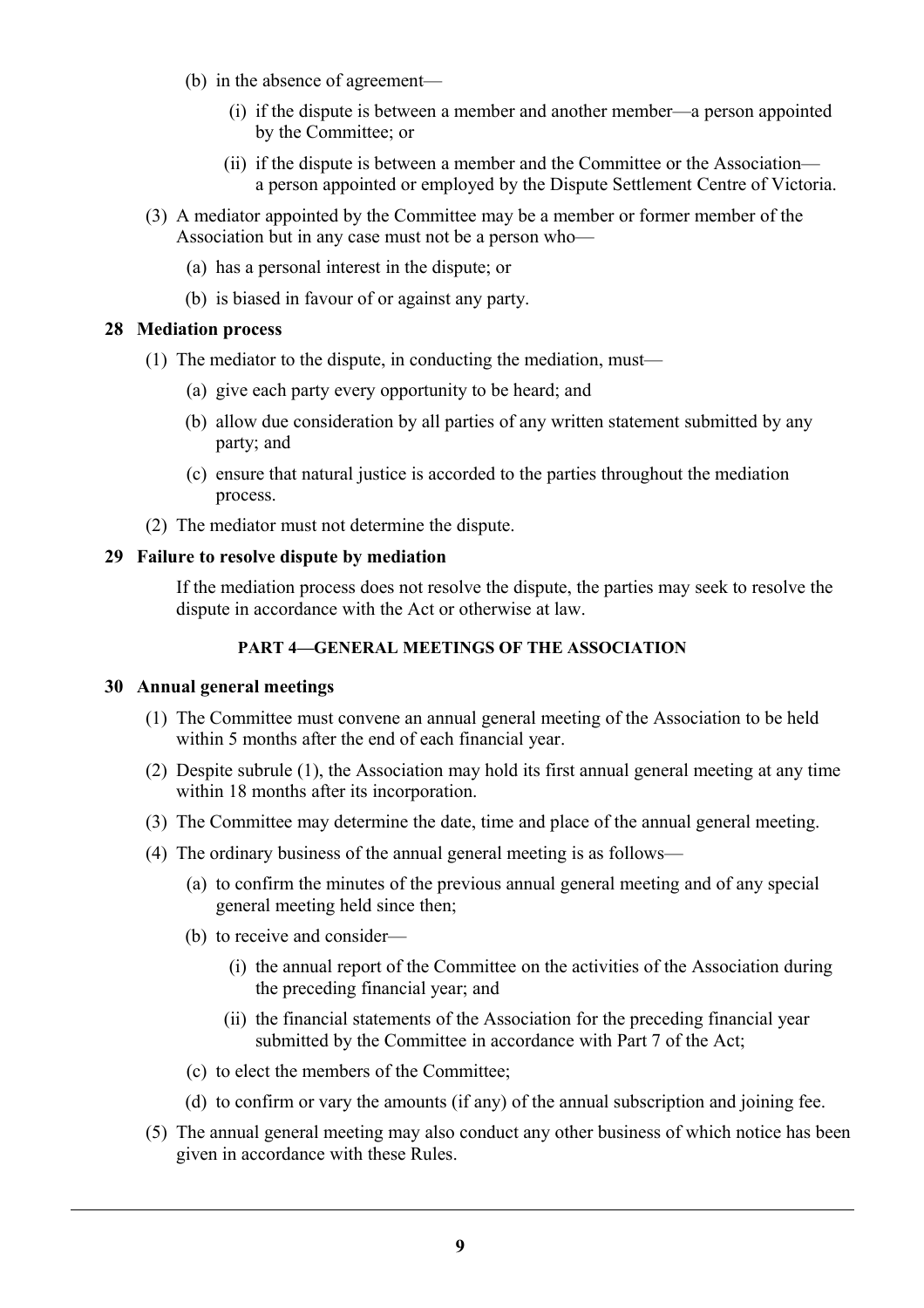## **31 Special general meetings**

- (1) Any general meeting of the Association, other than an annual general meeting or a disciplinary appeal meeting, is a special general meeting.
- (2) The Committee may convene a special general meeting whenever it thinks fit.
- (3) No business other than that set out in the notice under rule 33 may be conducted at the meeting.

**Note**

General business may be considered at the meeting if it is included as an item for consideration in the notice under rule 33 and the majority of members at the meeting agree.

#### **32 Special general meeting held at request of members**

- (1) The Committee must convene a special general meeting if a request to do so is made in accordance with subrule (2) by at least 10% of the total number of members.
- (2) A request for a special general meeting must—
	- (a) be in writing; and
	- (b) state the business to be considered at the meeting and any resolutions to be proposed; and
	- (c) include the names and signatures of the members requesting the meeting; and
	- (d) be given to the Secretary.
- (3) If the Committee does not convene a special general meeting within one month after the date on which the request is made, the members making the request (or any of them) may convene the special general meeting.
- (4) A special general meeting convened by members under subrule (3)—
	- (a) must be held within 3 months after the date on which the original request was made; and
	- (b) may only consider the business stated in that request.
- (5) The Association must reimburse all reasonable expenses incurred by the members convening a special general meeting under subrule (3).

### **33 Notice of general meetings**

- (1) The Secretary (or, in the case of a special general meeting convened under rule 32(3), the members convening the meeting) must give to each member of the Association—
	- (a) at least 21 days' notice of a general meeting if a special resolution is to be proposed at the meeting; or
	- (b) at least 14 days' notice of a general meeting in any other case.
- (2) The notice must—
	- (a) specify the date, time and place of the meeting; and
	- (b) indicate the general nature of each item of business to be considered at the meeting; and
	- (c) if a special resolution is to be proposed—
		- (i) state in full the proposed resolution; and
		- (ii) state the intention to propose the resolution as a special resolution; and
	- (d) comply with rule 34(5).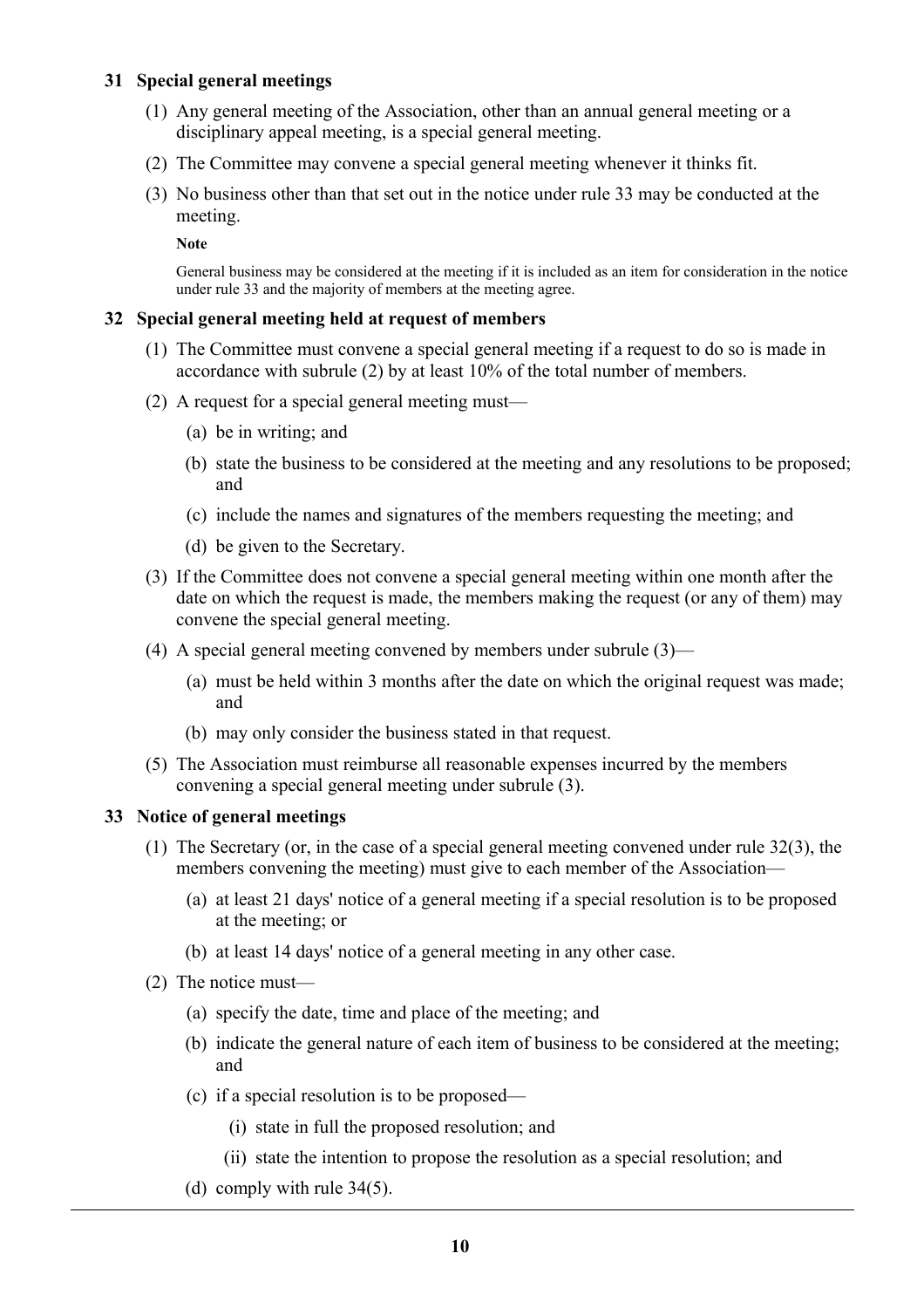(3) This rule does not apply to a disciplinary appeal meeting.

**Note**

Rule 23(4) sets out the requirements for notice of a disciplinary appeal meeting.

## **34 Proxies**

- (1) A member may appoint another member as his or her proxy to vote and speak on his or her behalf at a general meeting other than at a disciplinary appeal meeting.
- (2) The appointment of a proxy must be in writing and signed by the member making the appointment.
- (3) The member appointing the proxy may give specific directions as to how the proxy is to vote on his or her behalf, otherwise the proxy may vote on behalf of the member in any matter as he or she sees fit.
- (4) If the Committee has approved a form for the appointment of a proxy, the member may use any other form that clearly identifies the person appointed as the member's proxy and that has been signed by the member.
- (5) Notice of a general meeting given to a member under rule 33 must—
	- (a) state that the member may appoint another member as a proxy for the meeting; and
	- (b) include a copy of any form that the Committee has approved for the appointment of a proxy.
- (6) A form appointing a proxy must be given to the Chairperson of the meeting before or at the commencement of the meeting.
- (7) A form appointing a proxy sent by post or electronically is of no effect unless it is received by the Association no later than 24 hours before the commencement of the meeting.

## **35 Use of technology**

- (1) A member not physically present at a general meeting may be permitted to participate in the meeting by the use of technology that allows that member and the members present at the meeting to clearly and simultaneously communicate with each other.
- (2) For the purposes of this Part, a member participating in a general meeting as permitted under subrule (1) is taken to be present at the meeting and, if the member votes at the meeting, is taken to have voted in person.

## **36 Quorum at general meetings**

- (1) No business may be conducted at a general meeting unless a quorum of members is present.
- (2) The quorum for a general meeting is the presence (physically, by proxy or as allowed under rule 35) of 10% of the members entitled to vote.
- (3) If a quorum is not present within 30 minutes after the notified commencement time of a general meeting—
	- (a) in the case of a meeting convened by, or at the request of, members under rule 32 the meeting must be dissolved;

**Note**

If a meeting convened by, or at the request of, members is dissolved under this subrule, the business that was to have been considered at the meeting is taken to have been dealt with. If members wish to have the business reconsidered at another special meeting, the members must make a new request under rule 32.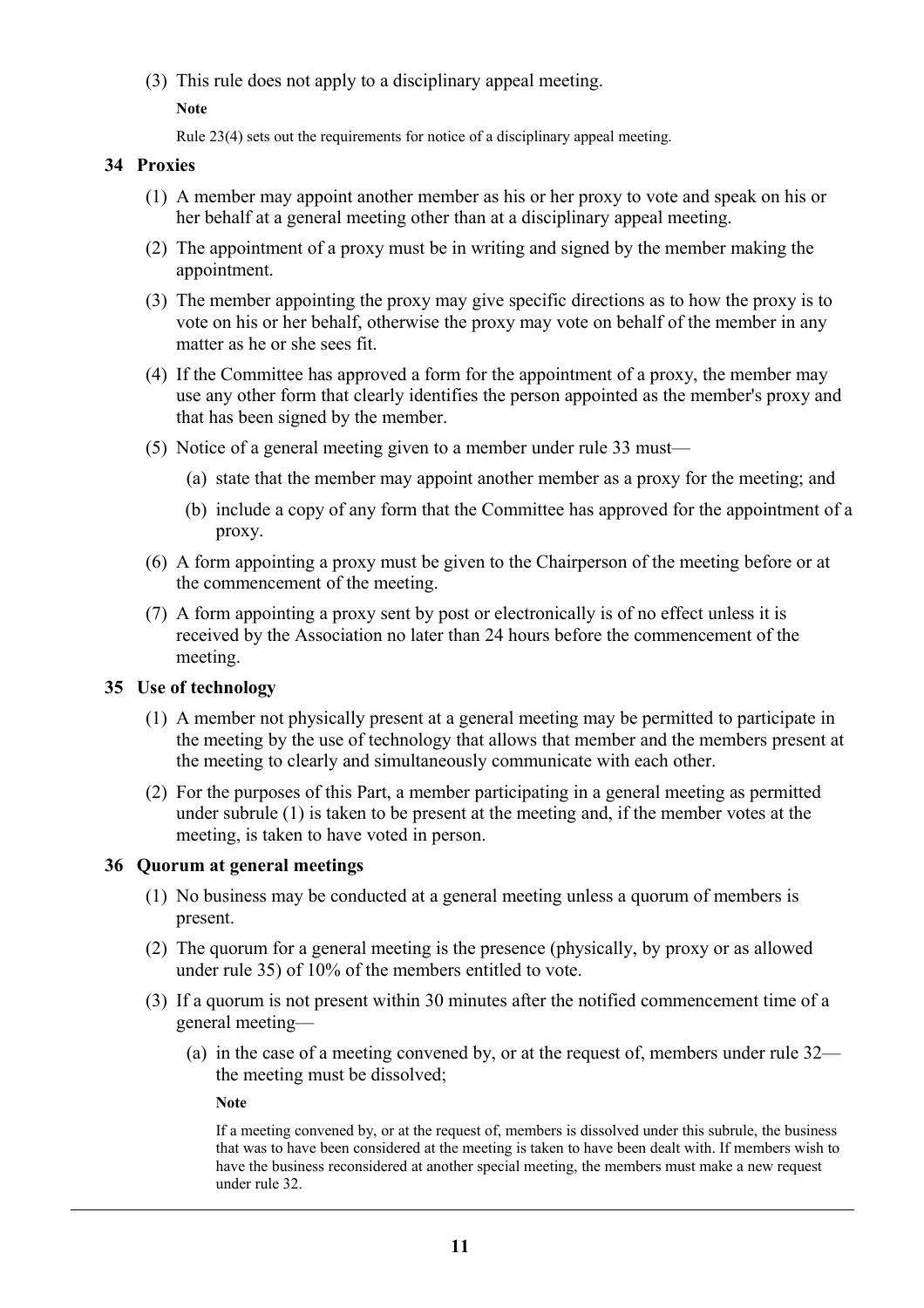- (b) in any other case—
	- (i) the meeting must be adjourned to a date not more than 21 days after the adjournment; and
	- (ii) notice of the date, time and place to which the meeting is adjourned must be given at the meeting and confirmed by written notice given to all members as soon as practicable after the meeting.
- (4) If a quorum is not present within 30 minutes after the time to which a general meeting has been adjourned under subrule (3)(b), the members present at the meeting (if not fewer than 3) may proceed with the business of the meeting as if a quorum were present.

#### **37 Adjournment of general meeting**

- (1) The Chairperson of a general meeting at which a quorum is present may, with the consent of a majority of members present at the meeting, adjourn the meeting to another time at the same place or at another place.
- (2) Without limiting subrule (1), a meeting may be adjourned—
	- (a) if there is insufficient time to deal with the business at hand; or
	- (b) to give the members more time to consider an item of business.

#### **Example**

The members may wish to have more time to examine the financial statements submitted by the Committee at an annual general meeting.

- (3) No business may be conducted on the resumption of an adjourned meeting other than the business that remained unfinished when the meeting was adjourned.
- (4) Notice of the adjournment of a meeting under this rule is not required unless the meeting is adjourned for 14 days or more, in which case notice of the meeting must be given in accordance with rule 33.

#### **38 Voting at general meeting**

- (1) On any question arising at a general meeting—
	- (a) subject to subrule (3), each member who is entitled to vote has one vote; and
	- (b) members may vote personally or by proxy; and
	- (c) except in the case of a special resolution, the question must be decided on a majority of votes.
- (2) If votes are divided equally on a question, the Chairperson of the meeting has a second or casting vote.
- (3) If the question is whether or not to confirm the minutes of a previous meeting, only members who were present at that meeting may vote.
- (4) This rule does not apply to a vote at a disciplinary appeal meeting conducted under rule 24.

#### **39 Special resolutions**

A special resolution is passed if not less than three quarters of the members voting at a general meeting (whether in person or by proxy) vote in favour of the resolution.

**Note**

In addition to certain matters specified in the Act, a special resolution is required—

(a) to remove a committee member from office ;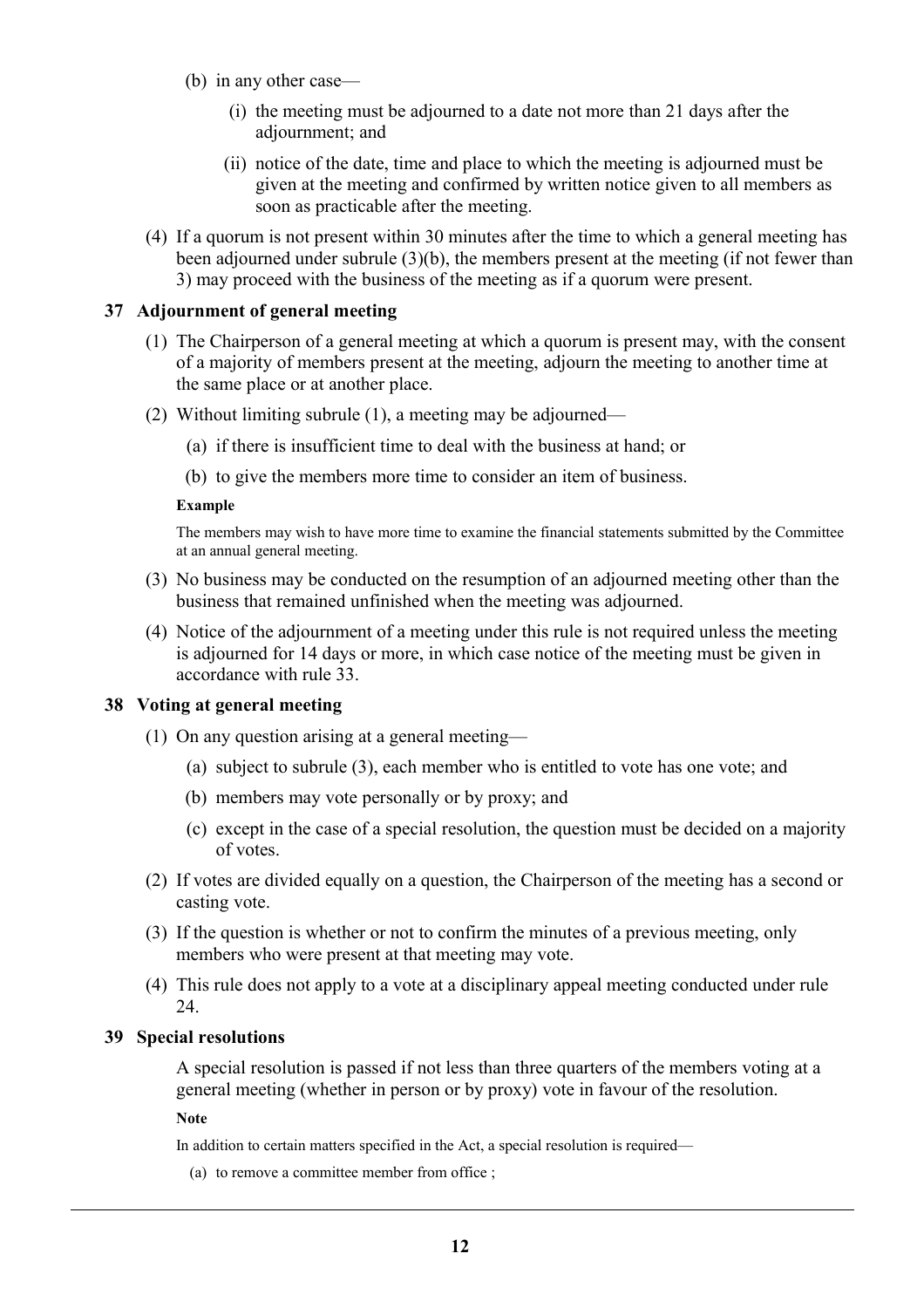(b) to alter these Rules, including changing the name or any of the purposes of the Association.

#### **40 Determining whether resolution carried**

- (1) Subject to subsection (2), the Chairperson of a general meeting may, on the basis of a show of hands, declare that a resolution has been—
	- (a) carried; or
	- (b) carried unanimously; or
	- (c) carried by a particular majority; or
	- (d) lost—

and an entry to that effect in the minutes of the meeting is conclusive proof of that fact.

- (2) If a poll (where votes are cast in writing) is demanded by three or more members on any question—
	- (a) the poll must be taken at the meeting in the manner determined by the Chairperson of the meeting; and
	- (b) the Chairperson must declare the result of the resolution on the basis of the poll.
- (3) A poll demanded on the election of the Chairperson or on a question of an adjournment must be taken immediately.
- (4) A poll demanded on any other question must be taken before the close of the meeting at a time determined by the Chairperson.

## **41 Minutes of general meeting**

- (1) The Committee must ensure that minutes are taken and kept of each general meeting.
- (2) The minutes must record the business considered at the meeting, any resolution on which a vote is taken and the result of the vote.
- (3) In addition, the minutes of each annual general meeting must include—
	- (a) the names of the members attending the meeting; and
	- (b) proxy forms given to the Chairperson of the meeting under rule 34(6); and
	- (c) the financial statements submitted to the members in accordance with rule 30(4)(b) (ii); and
	- (d) the certificate signed by two committee members certifying that the financial statements give a true and fair view of the financial position and performance of the Association; and
	- (e) any audited accounts and auditor's report or report of a review accompanying the financial statements that are required under the Act.

### **PART 5—COMMITTEE**

#### **Division 1—Powers of Committee**

#### **42 Role and powers**

(1) The business of the Association must be managed by or under the direction of a Committee.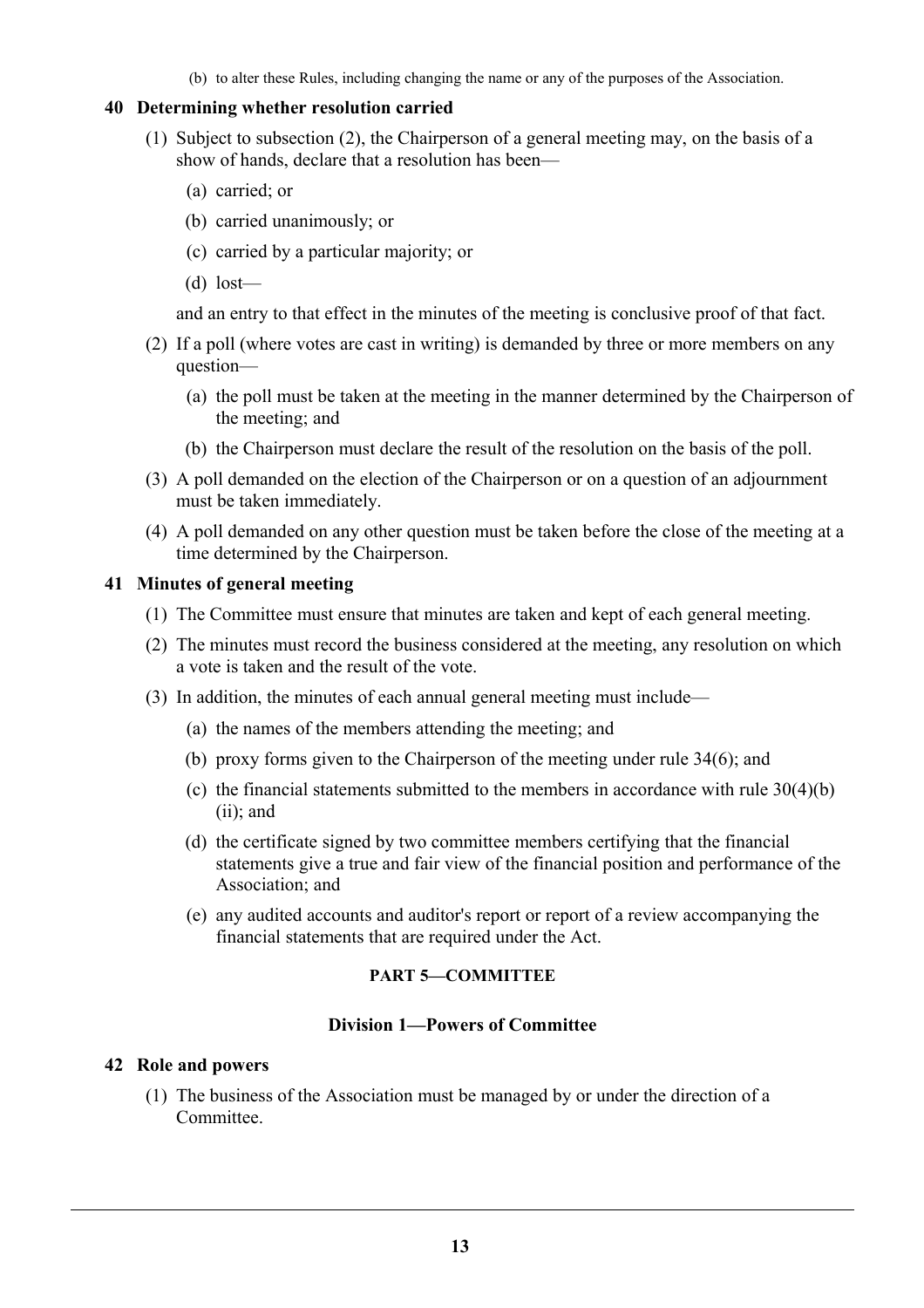- (2) The Committee may exercise all the powers of the Association except those powers that these Rules or the Act require to be exercised by general meetings of the members of the Association.
- (3) The Committee may—
	- (a) appoint and remove staff;
	- (b) establish subcommittees consisting of members with terms of reference it considers appropriate.

## **43 Delegation**

- (1) The Committee may delegate to a member of the Committee, a subcommittee or staff, any of its powers and functions other than—
	- (a) this power of delegation; or
	- (b) a duty imposed on the Committee by the Act or any other law.
- (2) The delegation must be in writing and may be subject to the conditions and limitations the Committee considers appropriate.
- (3) The Committee may, in writing, revoke a delegation wholly or in part.

## **Division 2—Composition of Committee and duties of members**

#### **44 Composition of Committee**

The Committee consists of—

- (a) a President; and
- (b) a Vice-President; and
- (c) a Secretary; and
- (d) a Treasurer; and
- (e) ordinary members (if any) elected under rule 53.

#### **45 General Duties**

- (1) As soon as practicable after being elected or appointed to the Committee, each committee member must become familiar with these Rules and the Act.
- (2) The Committee is collectively responsible for ensuring that the Association complies with the Act and that individual members of the Committee comply with these Rules.
- (3) Committee members must exercise their powers and discharge their duties with reasonable care and diligence.
- (4) Committee members must exercise their powers and discharge their duties—
	- (a) in good faith in the best interests of the Association; and
	- (b) for a proper purpose.
- (5) Committee members and former committee members must not make improper use of—
	- (a) their position; or
	- (b) information acquired by virtue of holding their position—

so as to gain an advantage for themselves or any other person or to cause detriment to the **Association** 

**Note**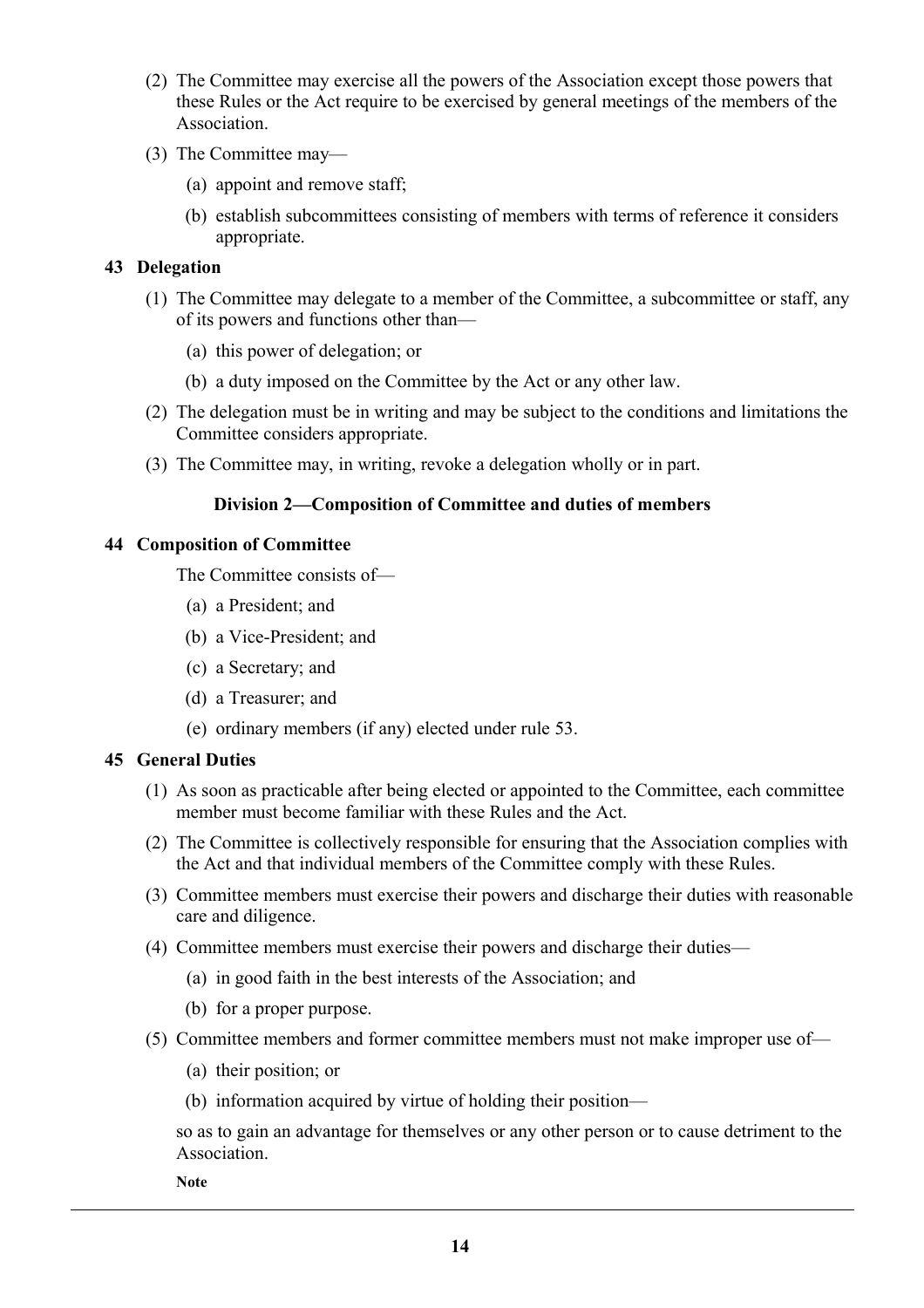See also Division 3 of Part 6 of the Act which sets out the general duties of the office holders of an incorporated association.

(6) In addition to any duties imposed by these Rules, a committee member must perform any other duties imposed from time to time by resolution at a general meeting.

## **46 President and Vice-President**

- (1) Subject to subrule (2), the President or, in the President's absence, the Vice-President is the Chairperson for any general meetings and for any committee meetings.
- (2) If the President and the Vice-President are both absent, or are unable to preside, the Chairperson of the meeting must be—
	- (a) in the case of a general meeting—a member elected by the other members present; or
	- (b) in the case of a committee meeting—a committee member elected by the other committee members present.

## **47 Secretary**

(1) The Secretary must perform any duty or function required under the Act to be performed by the secretary of an incorporated association.

#### **Example**

Under the Act, the secretary of an incorporated association is responsible for lodging documents of the association with the Registrar.

- (2) The Secretary must—
	- (a) maintain the register of members in accordance with rule 18; and
	- (b) keep custody of the common seal (if any) of the Association and, except for the financial records referred to in rule 70(3), all books, documents and securities of the Association in accordance with rules 72 and 75; and
	- (c) subject to the Act and these Rules, provide members with access to the register of members, the minutes of general meetings and other books and documents; and
	- (d) perform any other duty or function imposed on the Secretary by these Rules.
- (3) The Secretary must give to the Registrar notice of his or her appointment within 14 days after the appointment.

## **48 Treasurer**

- (1) The Treasurer must—
	- (a) receive all moneys paid to or received by the Association and issue receipts for those moneys in the name of the Association; and
	- (b) ensure that all moneys received are paid into the account of the Association within 5 working days after receipt; and
	- (c) make any payments authorised by the Committee or by a general meeting of the Association from the Association's funds; and
	- (d) ensure cheques are signed by at least 2 committee members.
- (2) The Treasurer must—
	- (a) ensure that the financial records of the Association are kept in accordance with the Act; and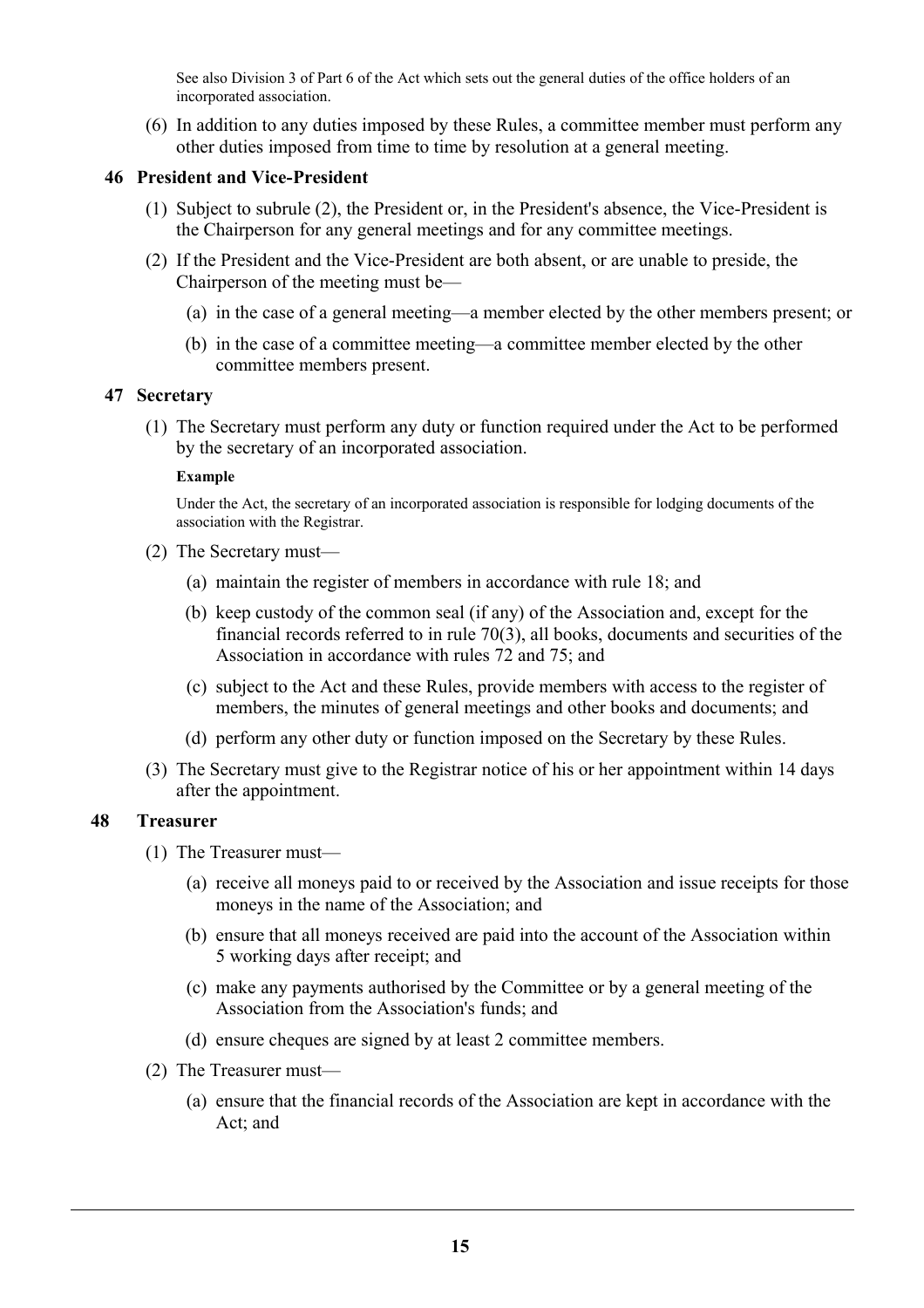- (b) coordinate the preparation of the financial statements of the Association and their certification by the Committee prior to their submission to the annual general meeting of the Association.
- (3) The Treasurer must ensure that at least one other committee member has access to the accounts and financial records of the Association.

## **Division 3—Election of Committee members and tenure of office**

#### **49 Who is eligible to be a Committee member**

A member is eligible to be elected or appointed as a committee member if the member—

- (a) is 18 years or over; and
- (b) is entitled to vote at a general meeting.

#### **50 Positions to be declared vacant**

- (1) This rule applies to—
	- (a) the first annual general meeting of the Association after its incorporation; or
	- (b) any subsequent annual general meeting of the Association, after the annual report and financial statements of the Association have been received.
- (2) The Chairperson of the meeting must declare all positions on the Committee vacant and hold elections for those positions in accordance with rules 51 to 54.

## **51 Nominations**

- (1) Prior to the election of each position, the Chairperson of the meeting must call for nominations to fill that position.
- (2) An eligible member of the Association may—
	- (a) nominate himself or herself; or
	- (b) with the member's consent, be nominated by another member.
- (3) A member who is nominated for a position and fails to be elected to that position may be nominated for any other position for which an election is yet to be held.

#### **52 Election of President etc.**

- (1) At the annual general meeting, separate elections must be held for each of the following positions—
	- (a) President;
	- (b) Vice-President;
	- (c) Secretary;
	- (d) Treasurer.
- (2) If only one member is nominated for the position, the Chairperson of the meeting must declare the member elected to the position.
- (3) If more than one member is nominated, a ballot must be held in accordance with rule 54.
- (4) On his or her election, the new President may take over as Chairperson of the meeting.

## **53 Election of ordinary members**

(1) The annual general meeting must by resolution decide the number of ordinary members of the Committee (if any) it wishes to hold office for the next year.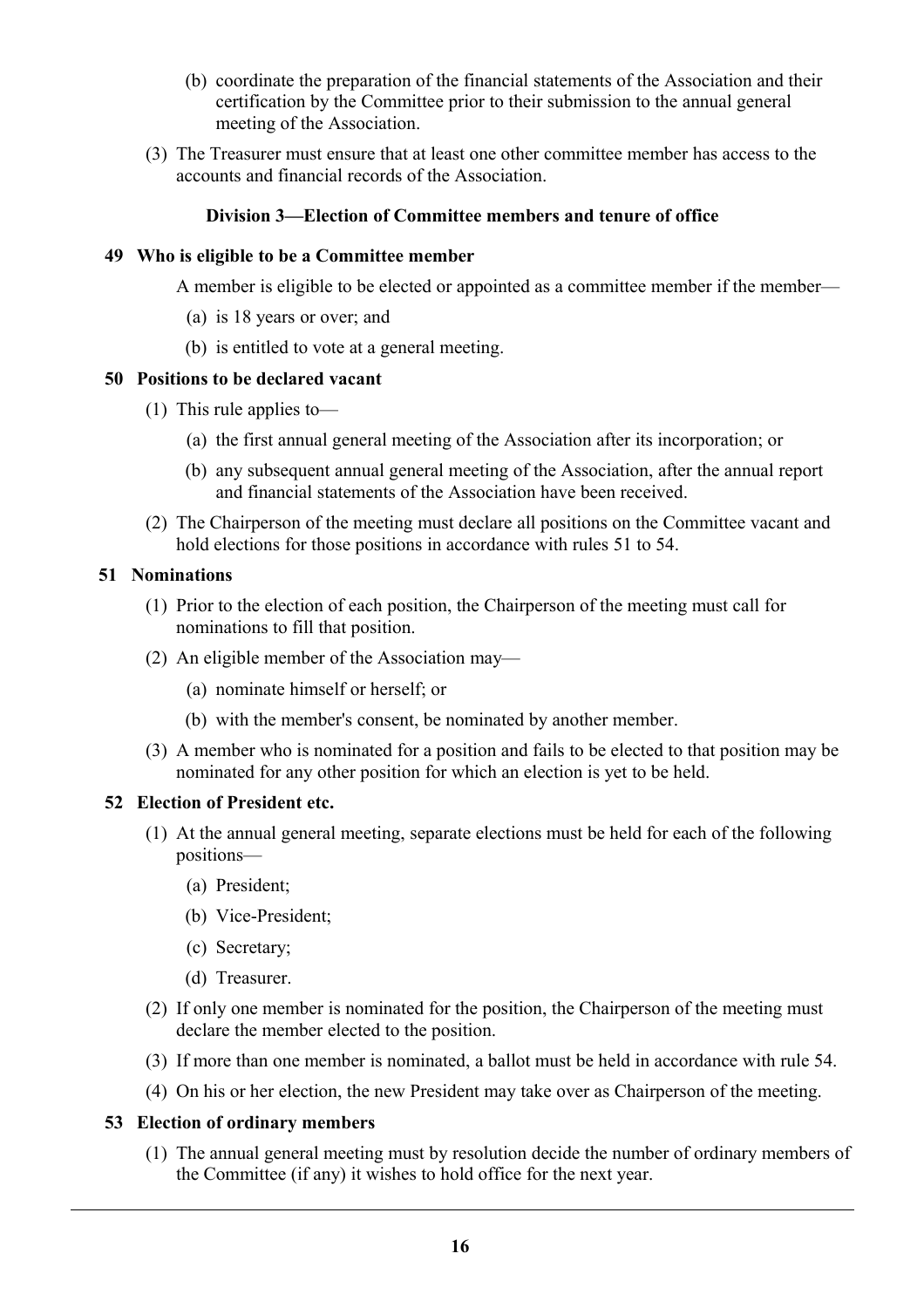- (2) A single election may be held to fill all of those positions.
- (3) If the number of members nominated for the position of ordinary committee member is less than or equal to the number to be elected, the Chairperson of the meeting must declare each of those members to be elected to the position.
- (4) If the number of members nominated exceeds the number to be elected, a ballot must be held in accordance with rule 54.

### **54 Ballot**

- (1) If a ballot is required for the election for a position, the Chairperson of the meeting must appoint a member to act as returning officer to conduct the ballot.
- (2) The returning officer must not be a member nominated for the position.
- (3) Before the ballot is taken, each candidate may make a short speech in support of his or her election.
- (4) The election must be by secret ballot.
- (5) The returning officer must give a blank piece of paper to—
	- (a) each member present in person; and
	- (b) each proxy appointed by a member.

#### **Example**

If a member has been appointed the proxy of 5 other members, the member must be given 6 ballot papers one for the member and one each for the other members.

- (6) If the ballot is for a single position, the voter must write on the ballot paper the name of the candidate for whom they wish to vote.
- (7) If the ballot is for more than one position—
	- (a) the voter must write on the ballot paper the name of each candidate for whom they wish to vote;
	- (b) the voter must not write the names of more candidates than the number to be elected.
- (8) Ballot papers that do not comply with subrule (7)(b) are not to be counted.
- (9) Each ballot paper on which the name of a candidate has been written counts as one vote for that candidate.
- (10) The returning officer must declare elected the candidate or, in the case of an election for more than one position, the candidates who received the most votes.
- (11) If the returning officer is unable to declare the result of an election under subrule (10) because 2 or more candidates received the same number of votes, the returning officer must—
	- (a) conduct a further election for the position in accordance with subrules (4) to (10) to decide which of those candidates is to be elected; or
	- (b) with the agreement of those candidates, decide by lot which of them is to be elected.

#### **Examples**

The choice of candidate may be decided by the toss of a coin, drawing straws or drawing a name out of a hat.

## **55 Term of office**

(1) Subject to subrule (3) and rule 56, a committee member holds office until the positions of the Committee are declared vacant at the next annual general meeting.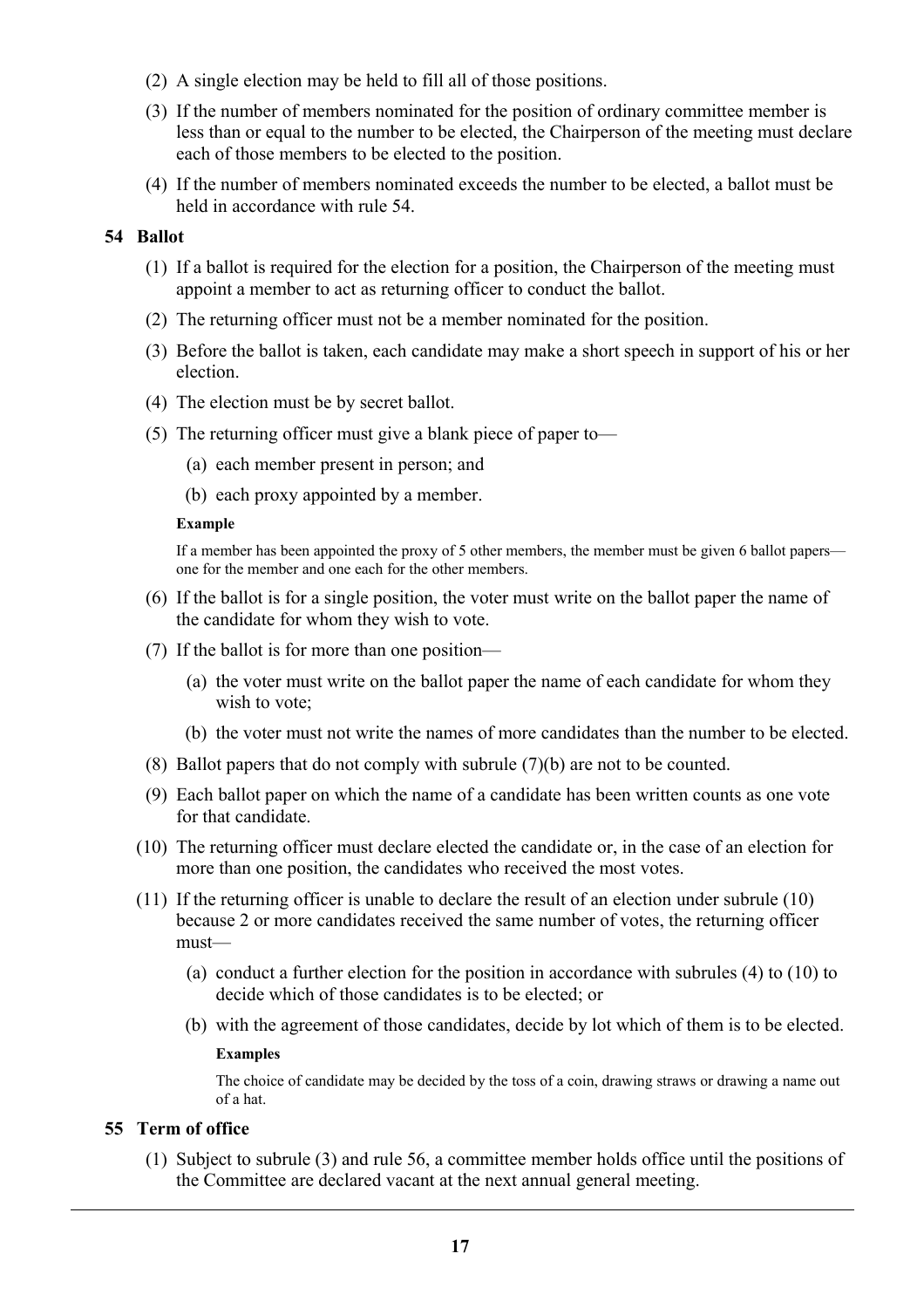- (2) A committee member may be re-elected.
- (3) A general meeting of the Association may—
	- (a) by special resolution remove a committee member from office; and
	- (b) elect an eligible member of the Association to fill the vacant position in accordance with this Division.
- (4) A member who is the subject of a proposed special resolution under subrule (3)(a) may make representations in writing to the Secretary or President of the Association (not exceeding a reasonable length) and may request that the representations be provided to the members of the Association.
- (5) The Secretary or the President may give a copy of the representations to each member of the Association or, if they are not so given, the member may require that they be read out at the meeting at which the special resolution is to be proposed.

## **56 Vacation of office**

- (1) A committee member may resign from the Committee by written notice addressed to the Committee.
- (2) A person ceases to be a committee member if he or she—
	- (a) ceases to be a member of the Association; or
	- (b) fails to attend 3 consecutive committee meetings (other than special or urgent committee meetings) without leave of absence under rule 67; or
	- (c) otherwise ceases to be a committee member by operation of section 78 of the Act.

**Note**

A Committee member may not hold the office of secretary if they do not reside in Australia.

#### **57 Filling casual vacancies**

- (1) The Committee may appoint an eligible member of the Association to fill a position on the Committee that—
	- (a) has become vacant under rule 56; or
	- (b) was not filled by election at the last annual general meeting.
- (2) If the position of Secretary becomes vacant, the Committee must appoint a member to the position within 14 days after the vacancy arises.
- (3) Rule 55 applies to any committee member appointed by the Committee under subrule (1) or (2).
- (4) The Committee may continue to act despite any vacancy in its membership.

## **Division 4—Meetings of Committee**

#### **58 Meetings of Committee**

- (1) The Committee must meet at least 4 times in each year at the dates, times and places determined by the Committee.
- (2) The date, time and place of the first committee meeting must be determined by the members of the Committee as soon as practicable after the annual general meeting of the Association at which the members of the Committee were elected.
- (3) Special committee meetings may be convened by the President or by any 4 members of the Committee.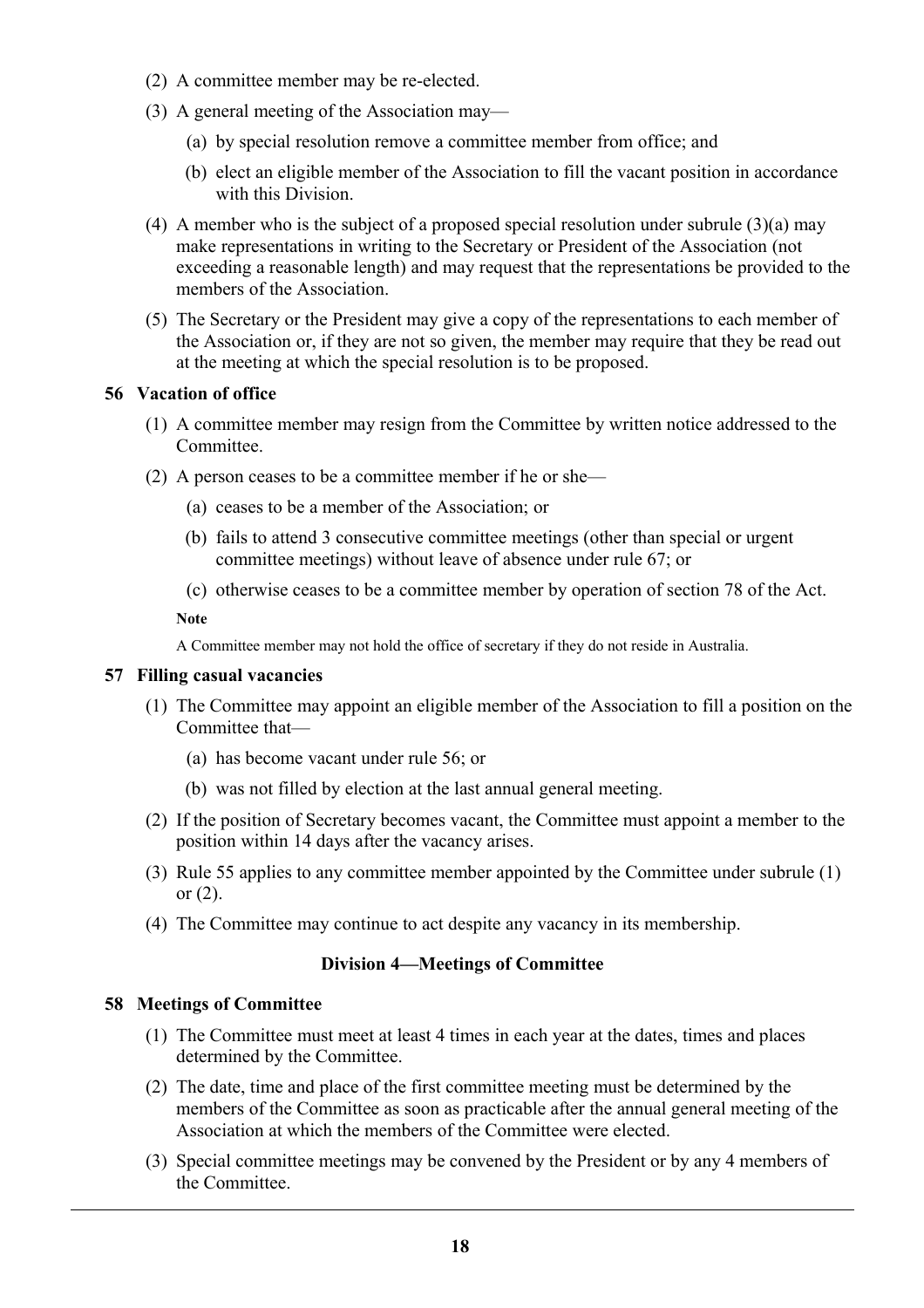## **59 Notice of meetings**

- (1) Notice of each committee meeting must be given to each committee member no later than 7 days before the date of the meeting.
- (2) Notice may be given of more than one committee meeting at the same time.
- (3) The notice must state the date, time and place of the meeting.
- (4) If a special committee meeting is convened, the notice must include the general nature of the business to be conducted.
- (5) The only business that may be conducted at the meeting is the business for which the meeting is convened.

#### **60 Urgent meetings**

- (1) In cases of urgency, a meeting can be held without notice being given in accordance with rule 59 provided that as much notice as practicable is given to each committee member by the quickest means practicable.
- (2) Any resolution made at the meeting must be passed by an absolute majority of the Committee.
- (3) The only business that may be conducted at an urgent meeting is the business for which the meeting is convened.

## **61 Procedure and order of business**

- (1) The procedure to be followed at a meeting of a Committee must be determined from time to time by the Committee.
- (2) The order of business may be determined by the members present at the meeting.

## **62 Use of technology**

- (1) A committee member who is not physically present at a committee meeting may participate in the meeting by the use of technology that allows that committee member and the committee members present at the meeting to clearly and simultaneously communicate with each other.
- (2) For the purposes of this Part, a committee member participating in a committee meeting as permitted under subrule (1) is taken to be present at the meeting and, if the member votes at the meeting, is taken to have voted in person.

## **63 Quorum**

- (1) No business may be conducted at a Committee meeting unless a quorum is present.
- (2) The quorum for a committee meeting is the presence (in person or as allowed under rule 62) of a majority of the committee members holding office.
- (3) If a quorum is not present within 30 minutes after the notified commencement time of a committee meeting—
	- (a) in the case of a special meeting—the meeting lapses;
	- (b) in any other case—the meeting must be adjourned to a date no later than 14 days after the adjournment and notice of the time, date and place to which the meeting is adjourned must be given in accordance with rule 59.
- **64 Voting**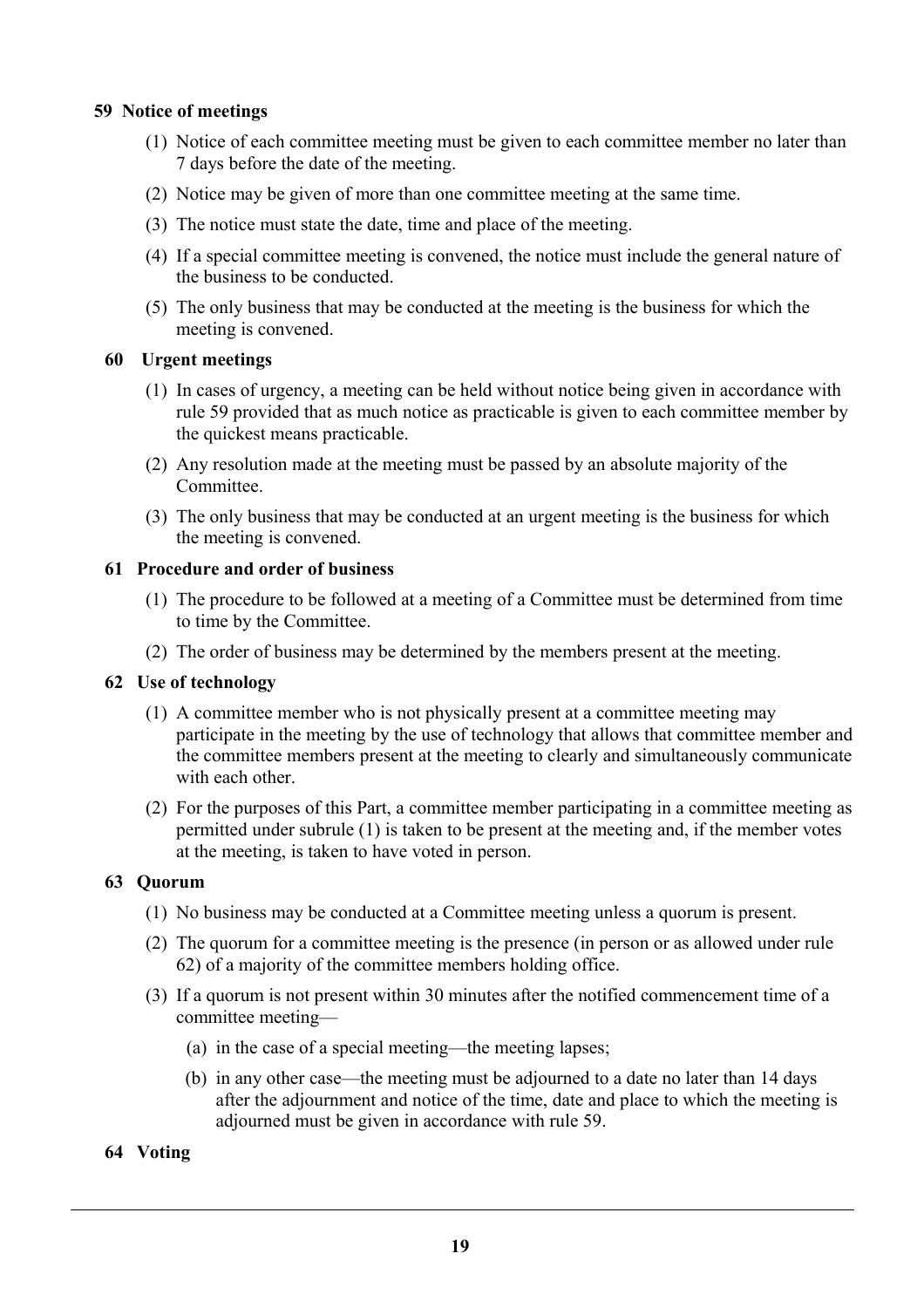- (1) On any question arising at a committee meeting, each committee member present at the meeting has one vote.
- (2) A motion is carried if a majority of committee members present at the meeting vote in favour of the motion.
- (3) Subrule (2) does not apply to any motion or question which is required by these Rules to be passed by an absolute majority of the Committee.
- (4) If votes are divided equally on a question, the Chairperson of the meeting has a second or casting vote.
- (5) Voting by proxy is not permitted.

### **65 Conflict of interest**

- (1) A committee member who has a material personal interest in a matter being considered at a committee meeting must disclose the nature and extent of that interest to the Committee.
- (2) The member—
	- (a) must not be present while the matter is being considered at the meeting; and
	- (b) must not vote on the matter.

#### **Note**

Under section 81(3) of the Act, if there are insufficient committee members to form a quorum because a member who has a material personal interest is disqualified from voting on a matter, a general meeting may be called to deal with the matter.

- (3) This rule does not apply to a material personal interest—
	- (a) that exists only because the member belongs to a class of persons for whose benefit the Association is established; or
	- (b) that the member has in common with all, or a substantial proportion of, the members of the Association.

#### **66 Minutes of meeting**

- (1) The Committee must ensure that minutes are taken and kept of each committee meeting.
- (2) The minutes must record the following—
	- (a) the names of the members in attendance at the meeting;
	- (b) the business considered at the meeting;
	- (c) any resolution on which a vote is taken and the result of the vote;
	- (d) any material personal interest disclosed under rule 65.

#### **67 Leave of absence**

- (1) The Committee may grant a committee member leave of absence from committee meetings for a period not exceeding 3 months.
- (2) The Committee must not grant leave of absence retrospectively unless it is satisfied that it was not feasible for the committee member to seek the leave in advance.

## **PART 6—FINANCIAL MATTERS**

## **68 Source of funds**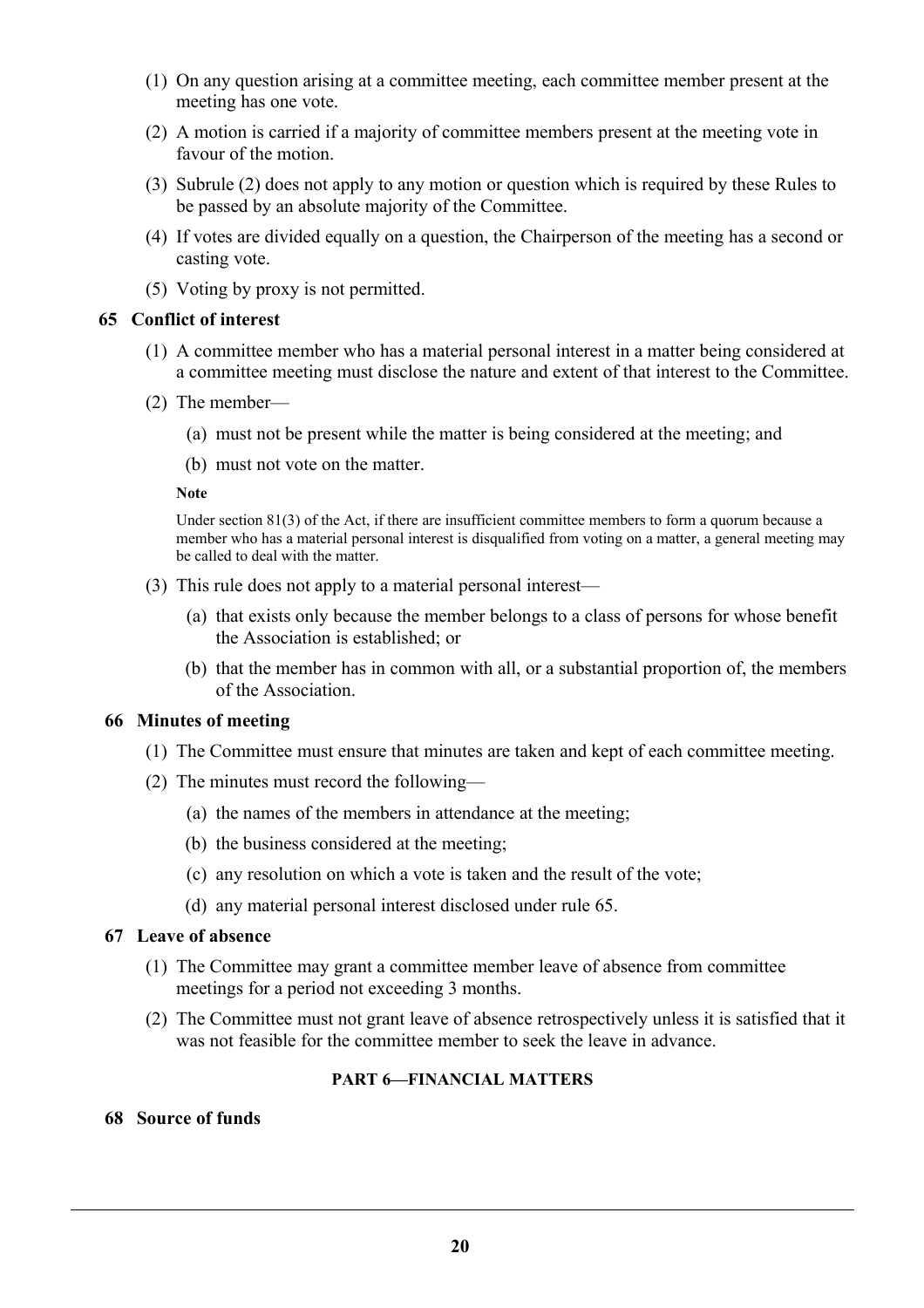The funds of the Association may be derived from joining fees, annual subscriptions, donations, fund-raising activities, grants, interest and any other sources approved by the **Committee** 

### **69 Management of funds**

- (1) The Association must open an account with a financial institution from which all expenditure of the Association is made and into which all of the Association's revenue is deposited.
- (2) Subject to any restrictions imposed by a general meeting of the Association, the Committee may approve expenditure on behalf of the Association.
- (3) The Committee may authorise the Treasurer to expend funds on behalf of the Association (including by electronic funds transfer) up to a specified limit without requiring approval from the Committee for each item on which the funds are expended.
- (4) All cheques, drafts, bills of exchange, promissory notes and other negotiable instruments must be signed by 2 committee members.
- (5) All funds of the Association must be deposited into the financial account of the Association no later than 5 working days after receipt.
- (6) With the approval of the Committee, the Treasurer may maintain a cash float provided that all money paid from or paid into the float is accurately recorded at the time of the transaction.

### **70 Financial records**

- (1) The Association must keep financial records that—
	- (a) correctly record and explain its transactions, financial position and performance; and
	- (b) enable financial statements to be prepared as required by the Act.
- (2) The Association must retain the financial records for 7 years after the transactions covered by the records are completed.
- (3) The Treasurer must keep in his or her custody, or under his or her control—
	- (a) the financial records for the current financial year; and
	- (b) any other financial records as authorised by the Committee.

## **71 Financial statements**

- (1) For each financial year, the Committee must ensure that the requirements under the Act relating to the financial statements of the Association are met.
- (2) Without limiting subrule (1), those requirements include—
	- (a) the preparation of the financial statements;
	- (b) if required, the review or auditing of the financial statements;
	- (c) the certification of the financial statements by the Committee;
	- (d) the submission of the financial statements to the annual general meeting of the Association;
	- (e) the lodgement with the Registrar of the financial statements and accompanying reports, certificates, statements and fee.

## **PART 7—GENERAL MATTERS**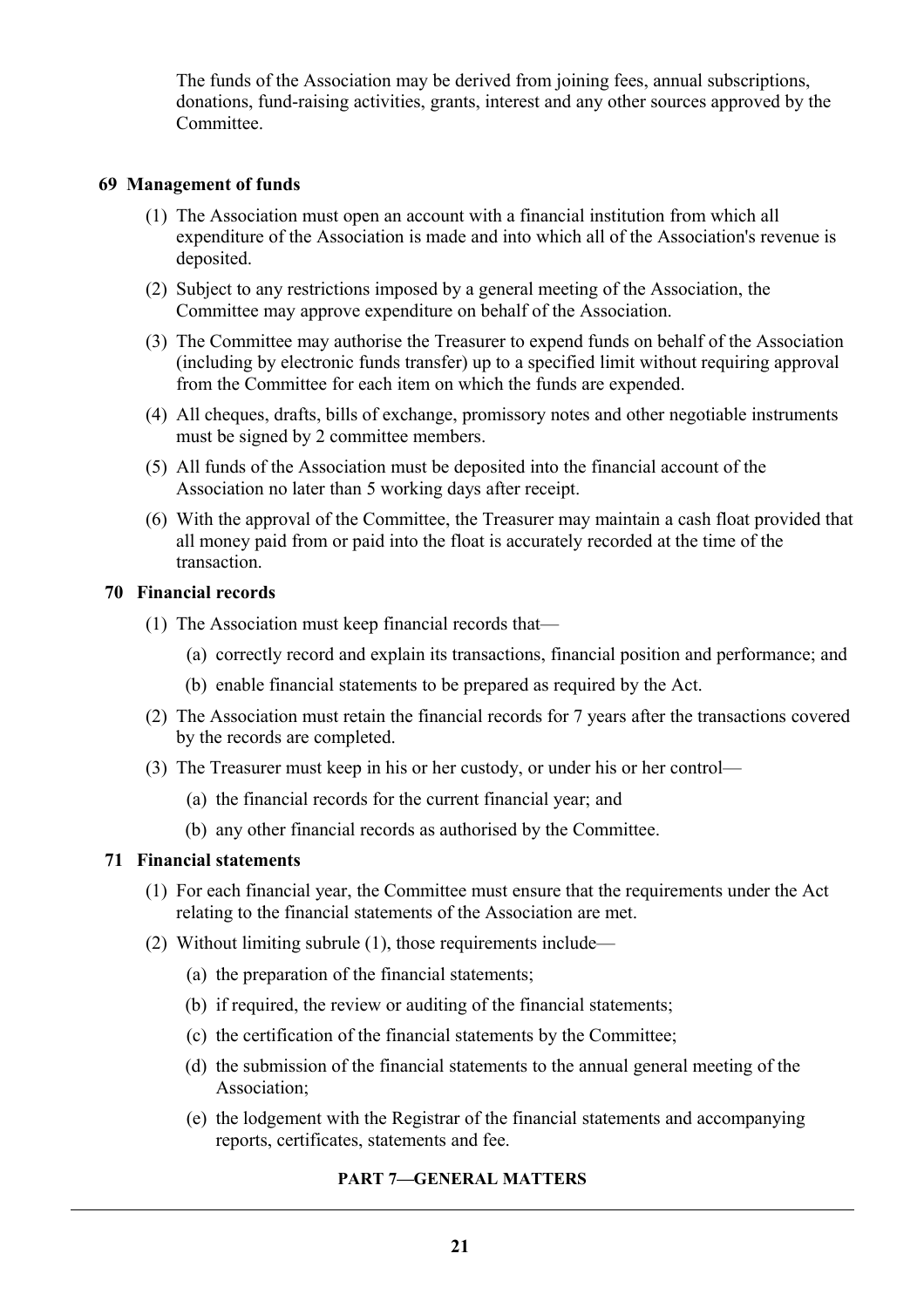## **72 Common seal**

- (1) The Association may have a common seal.
- (2) If the Association has a common seal—
	- (a) the name of the Association must appear in legible characters on the common seal;
	- (b) a document may only be sealed with the common seal by the authority of the Committee and the sealing must be witnessed by the signatures of two committee members;
	- (c) the common seal must be kept in the custody of the Secretary.

## **73 Registered address**

The registered address of the Association is—

- (a) the address determined from time to time by resolution of the Committee; or
- (b) if the Committee has not determined an address to be the registered address the postal address of the Secretary.

## **74 Notice requirements**

- (1) Any notice required to be given to a member or a committee member under these Rules may be given—
	- (a) by handing the notice to the member personally; or
	- (b) by sending it by post to the member at the address recorded for the member on the register of members; or
	- (c) by email or facsimile transmission.
- (2) Subrule (1) does not apply to notice given under rule 60.
- (3) Any notice required to be given to the Association or the Committee may be given—
	- (a) by handing the notice to a member of the Committee; or
	- (b) by sending the notice by post to the registered address; or
	- (c) by leaving the notice at the registered address; or
	- (d) if the Committee determines that it is appropriate in the circumstances—
		- (i) by email to the email address of the Association or the Secretary; or
		- (ii) by facsimile transmission to the facsimile number of the Association.

#### **75 Custody and inspection of books and records**

- (1) Members may on request inspect free of charge—
	- (a) the register of members;
	- (b) the minutes of general meetings;
	- (c) subject to subrule (2), the financial records, books, securities and any other relevant document of the Association, including minutes of Committee meetings.

**Note**

See note following rule 18 for details of access to the register of members.

(2) The Committee may refuse to permit a member to inspect records of the Association that relate to confidential, personal, employment, commercial or legal matters or where to do so may be prejudicial to the interests of the Association.